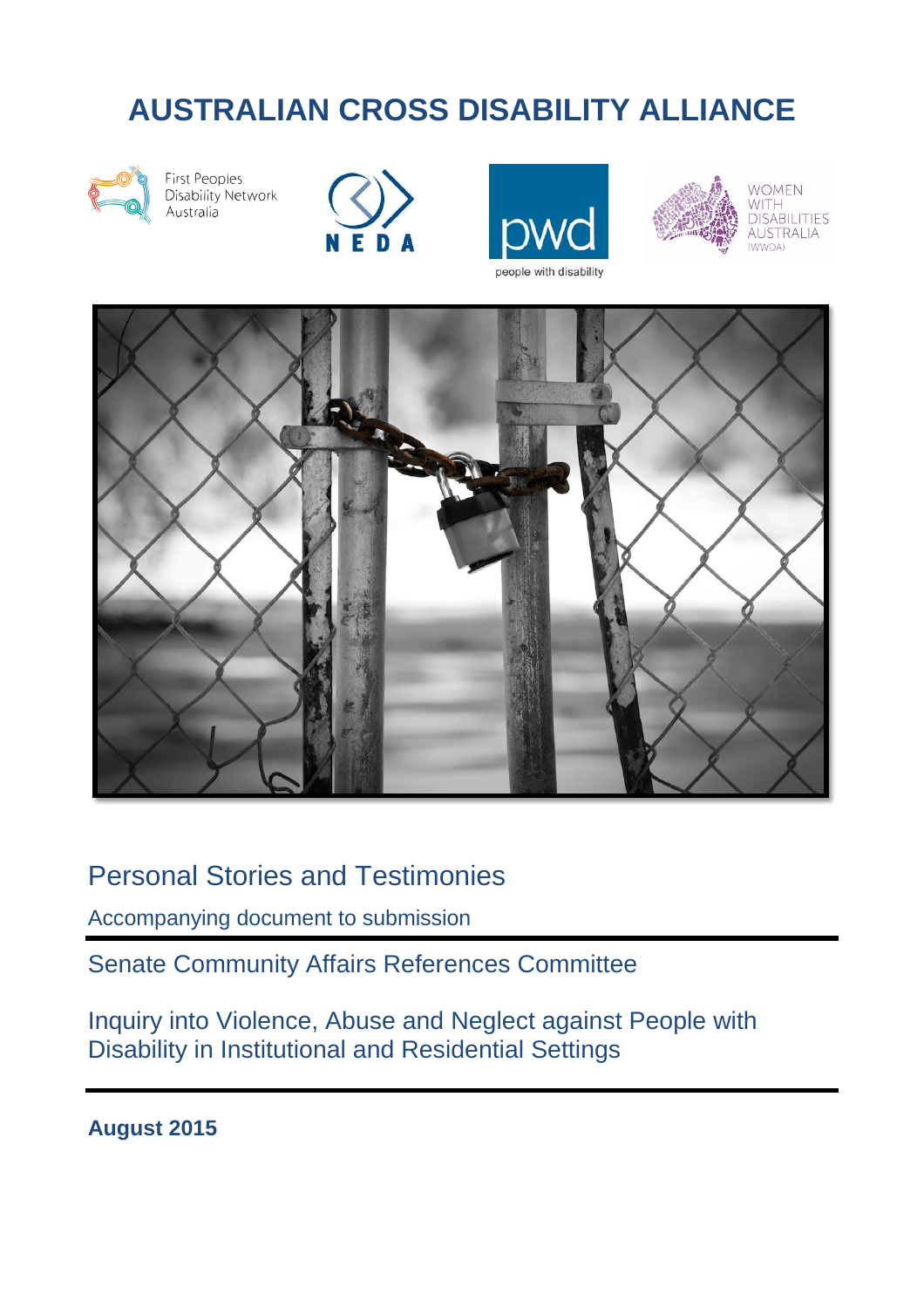#### **INTRODUCTION**

This document, *Personal stories and testimonies* is a supplement to the submission 'Australian Cross Disability Alliance (ACDA) Submission to the Senate Inquiry into Violence, abuse and neglect against people with disability in institutional and residential settings'.

The supplement contains 70 personal stories and testimonies of violence, abuse and neglect experienced by people with disability. All names have been changed and identifying features removed. Many of these stories and testimonies have been provided by Disabled Peoples Organisations (DPOs) and independent disability advocacy organisations, and some have been sourced from public reports and media stories, many of which have been cited within the ACDA submission.

These are only some of the many stories and testimonies that could be told. They represent the epidemic of violence, abuse and neglect that children and adults with disability experience in institutional and residential settings, including in group homes, boarding houses, day programs, mental health facilities, prisons, schools, hospitals, out of home care, immigration detention centres, aged care facilities, workplaces and private homes.

These personal stories and testimonies categorically refute any perception that violence, abuse and neglect against people with disability is limited to a few rogue individuals, confined only to disability support settings, or confined to one State or Territory in Australia. This is a national epidemic that requires national action.

The personal stories and testimonies provide the human reality to the information provided in the body of the ACDA Submission. Whilst the ACDA welcomes this Senate Inquiry, we also recognise the inherent barriers for people with disability in being able to provide direct evidence to the Senate Committee conducting this Inquiry. Many people with disability in institutional and residential settings do not have the necessary supports, the relevant information or the extensive process that is required to facilitate and support them in coming forward to provide evidence directly to the Senate Committee.

It must also be acknowledged that in many cases, institutions will not view it as in their best interest to actively encourage and support people with disability to share their experiences of violations of their human rights in the institutions and settings in which they reside, are incarcerated or in which they receive services.

In order to show that those who have been failed by the system deserve justice, we call for urgent national leadership to establish a Royal Commission into violence, abuse and neglect against people with disability.

#### **ACKNOWLEDGMENT**

*The Australian Cross Disability Alliance (ACDA) thank the people with disability whose stories and testimonies make up this accompanying document, and acknowledge the many more whose stories remain untold, hidden or forgotten.*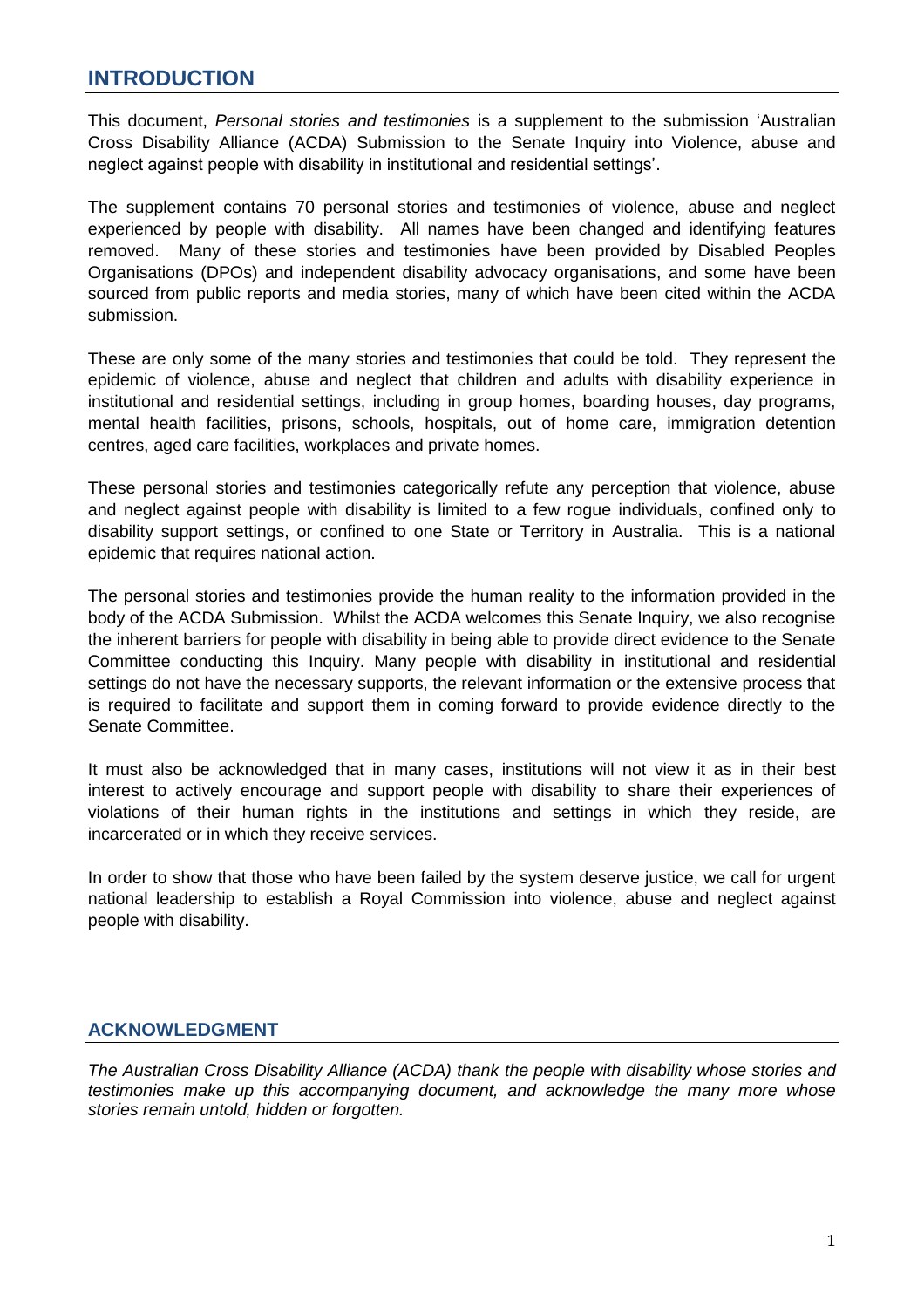### **Personal Stories and Testimonies**

- 1. **Christine**, a 39 year-old woman with intellectual disability, was repeatedly raped and bashed in one week by several different men. She lives in a 'semi-supported residential facility', and although she is classified as having "high support needs", she receives only 2 hours of support each day. For the other 22 hours, she is left unsupervised and unsupported. In one of the attacks (in the local park in broad daylight), she was repeatedly anally and vaginally raped and beaten. When she made it back to the residential facility, a staff member made her hand-wash her bloody underwear and garments. The worker wrongly "assumed" that the woman was menstruating (despite her being on an injectable contraceptive) and she was reprimanded for getting blood on her clothes. Christine was too scared to tell the worker what had happened to her because she thought she would "get into trouble". Two days later, the woman disclosed the rapes to her friend who helped her report the rapes to the police. Three of the five police initially involved in interviewing her and taking her statement, asked her friend if the woman might be "making it up". The detectives investigating the case admitted that, although there was now clear evidence that the rapes occurred, there was "little likelihood" of a conviction due to the fact that the woman "has an intellectual disability".
- 2. **Tom** has intellectual disability and resides in a State Government-run group home. He was found in an appalling state of neglect. Unable to feed himself and reliant on staff to provide him food and fluids 4 to 5 times per day via a feeding tube into his stomach, Tom's feeding tube was found to be infested with maggots at the wound where it entered his stomach. It took more than a year for the 'incident' to be formally investigated. The investigation also discovered that his rehabilitation program was not being followed; he was being left unattended by staff; personal items, items of his clothing and linen were being used on other residents of the group home; a hoist provided for assisting with his transfers was not being used; and he wasn't ever taken on any outings.
- 3. **Suzie** was sterilised at 6 years of age. A doctor performed a full hysterectomy on Suzie at the request of her parents because she was "almost blind". In later years, Suzie and her husband – both with full time professional careers – sought to adopt a child. Their applications were denied on the grounds of Suzie's vision impairment. They fought the decision which took them several years, but by the time they had the decision over-turned, they no longer met the age requirements for adoption. Their only remaining option was to seek a surrogacy arrangement, but they were advised that this would cost them upwards of \$300,000.
- 4. **Hugo** died in a mental health facility. He was killed by a combination of powerful antipsychotic medications given to him by staff, according to a Government pathologist. Staff and patients aware of the circumstances of his death say Hugo was pleading not to be given more drugs on the night he died. Staff and patients also allege there was an attempt to conceal information about the circumstances of his death from his family.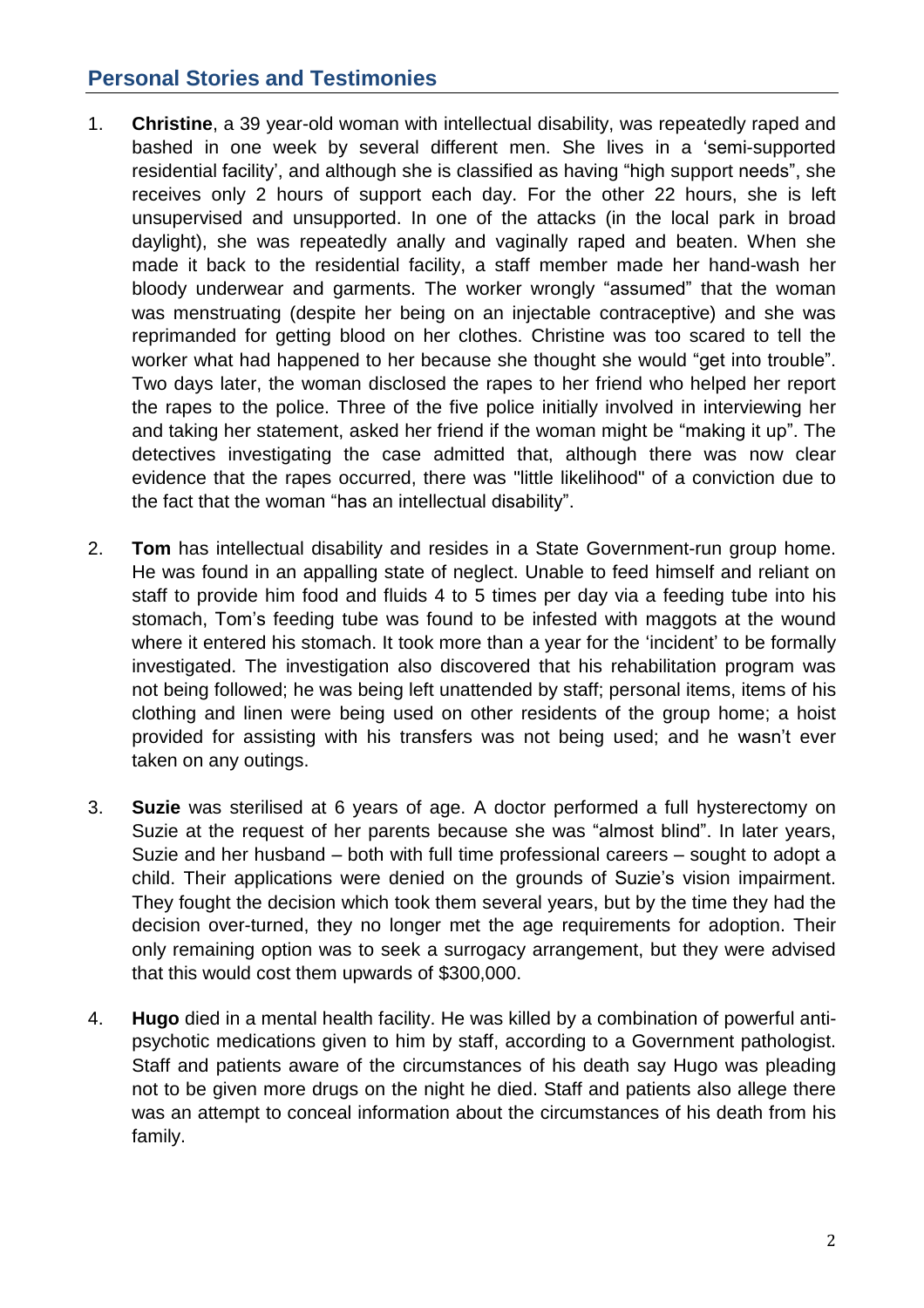5. **Vincent** is a man with psychosocial disability and he has lived in a boarding house for approximately 15 years. During this time, Vincent experienced and witnessed countless cases of assault and abuse. These offences were predominantly committed by the boarding house proprietor and by other residents under the proprietor's instructions. Vincent said that proprietor was a 'dominating bully' who everyone obeyed.

When Vincent first arrived at the boarding house, the proprietor beat him every day for two weeks, punching him in the face and body, causing bleeding and significant bruising. Vincent described this process as taking place for all new arrivals to the boarding house to let them know who was 'in charge'. After two weeks he considered them 'broken in', and most subsequent beatings would be carried out by other residents, on the proprietor's orders. These beatings were so severe that on one occasion, a resident broke his knuckles punching another resident in the face.

During the time in which Vincent lived at the boarding house, many people died. He had witnessed people trying to kill themselves. Vincent believes that this was because of the awful things happening in the boarding house. Additionally, Vincent watched a co-resident choke on his dinner and die right in front of him. The staff did nothing to help him.

Vincent did not receive any money during the time he lived in the boarding house. His Disability Support Pension was paid directly to the proprietor. The proprietor would also write to Vincent's parents, telling them that they needed to send more money for their son's care. They always complied, as they were afraid that Vincent would be evicted from the boarding house if they didn't.

Vincent slept in a small room with two other men and conditions were very crowded. Vincent and other residents were heavily medicated with the proprietor giving the residents injections every two weeks to keep them calm and placated.

On one occasion, Vincent attempted to escape the boarding house. He hitchhiked and walked to a neighbouring town, before waiting for a train to take him to a major city. However, while waiting for this train, he was spotted by a boarding house staff member, who proceeded to take him straight back to the boarding house.

Vincent's sister eventually helped him leave the boarding house, but this took five years to achieve.

- 6. **Frances** was physically beaten by a group of young girls at a regional TAFE institute. The violent attack was captured on CCTV footage. The local police advised Frances not to purse charges because she was "mentally retarded" and there would be "no chance of any conviction" against the perpetrators.
- 7. **Josie** is 41. She has an intellectual disability and she lives in a group home 'village' style complex. There are a number of other residents with intellectual disability living in other units on the site – some live in units on their own, whilst others share. Josie was raped by a male co-resident within the grounds of the complex. She immediately disclosed the rape to an on-site support worker who advised her to *"just keep out of his way"*. The rape was not reported to the police and Josie was not offered any support or counseling.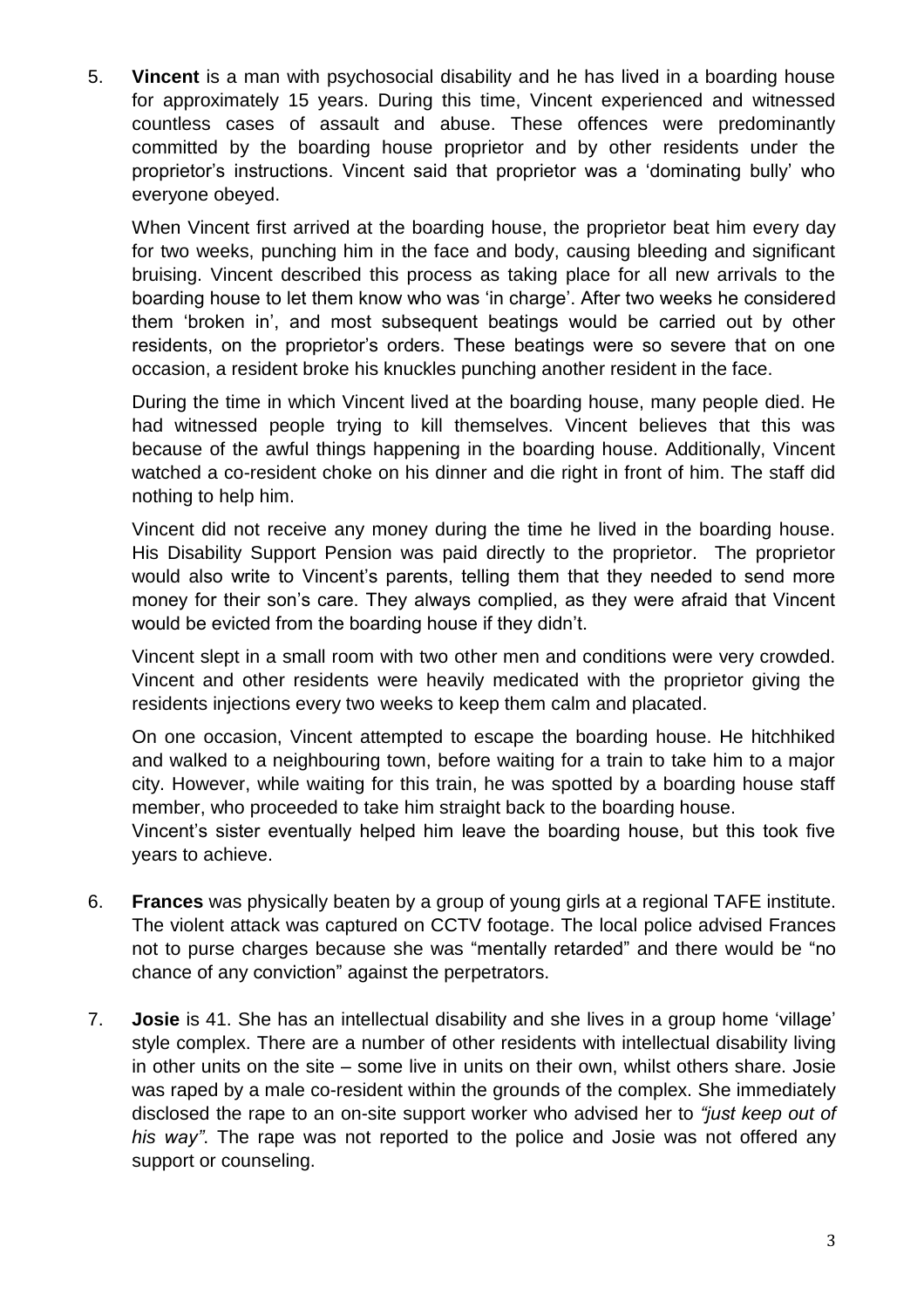8. **Dave** is a young Aboriginal man with intellectual disability. He was found 'unfit to plead' in a criminal matter. He was indefinitely detained in a maximum security prison. Dave does not have access to the intensive rehabilitation programs he needs to address the causes of his offending behavior.

He is often isolated in his cell for approximately 16 hours a day, and frequently shackled during periods he is outside his cell. In response to repeated banging of his head causing bleeding, prison officers strap him to a chair and inject him with tranquilizers until he is unconscious. This has happened on numerous occasions.

The government corrections department responded to complaints by stating that it has a 'duty of care' to prevent the man from hurting himself, and that the prison is not equipped to manage people with cognitive impairment.

- 9. **Julie**, a staff member in an aged care facility reported to management that a coworker had taken sexually explicit photos of a number of aged care residents. These photos were of the genital region of residents, and they were being shown to students who were on placement at the aged care facility. Management of the aged care facility did not view the matter as serious, and responded by moving the coworker to another aged care facility. A number of the students took the matter to the relevant complaints body, and Julie reported the matter to the police, who are investigating the matter within their criminal investigation branch.
- 10. **Kayla**, 14, has an intellectual disability and does not use spoken language. She wears a continence aid during the day and night. During the school holidays, she attended a day program for teenagers with disability. She was sent to the day program in the early morning and was wearing a continence aid. When her parent picked her up to take her home, she was soiled and her mother changed her. When she changed her, she found a very deep cut or tear to her vaginal area, between her anus and vagina. Significantly, there was no blood in the soiled continence aid. The parent took her daughter to the hospital, where she underwent surgery and had stitches to repair the injury. The hospital staff were steadfast in their opinion that this was an 'inflicted injury'. They said that the injury would have bled profusely. Kayla is 'well padded' and the only possible time and place that she could have been injured was during being changed by a staff member. She was interviewed by police but there was no outcome as she could not tell them what had happened. Staff and management at the day program said that they did not know what had happened.
- 11. **Leila** is a three year old asylum seeker with epilepsy. When she arrived on Christmas Island she was taking two medications which her parents had brought with her. These were destroyed on arrival, her records removed and not made available to doctors. Doctors only had one replacement form of medication and Leila started to have seizures. Doctors were in contact with the mainland to try and procure the correct mediation but when it eventually arrived she had only been given a month's supply. That ran out and the entire time Leila was having seizures. After trying a third medication Leila was eventually transferred off the island after repeated requests from medical officers and a long wait. The Medical officer involved said that children with complex medical problems are unable to be supported in the immigration detention facilities without appropriate paediatric support and specialist care.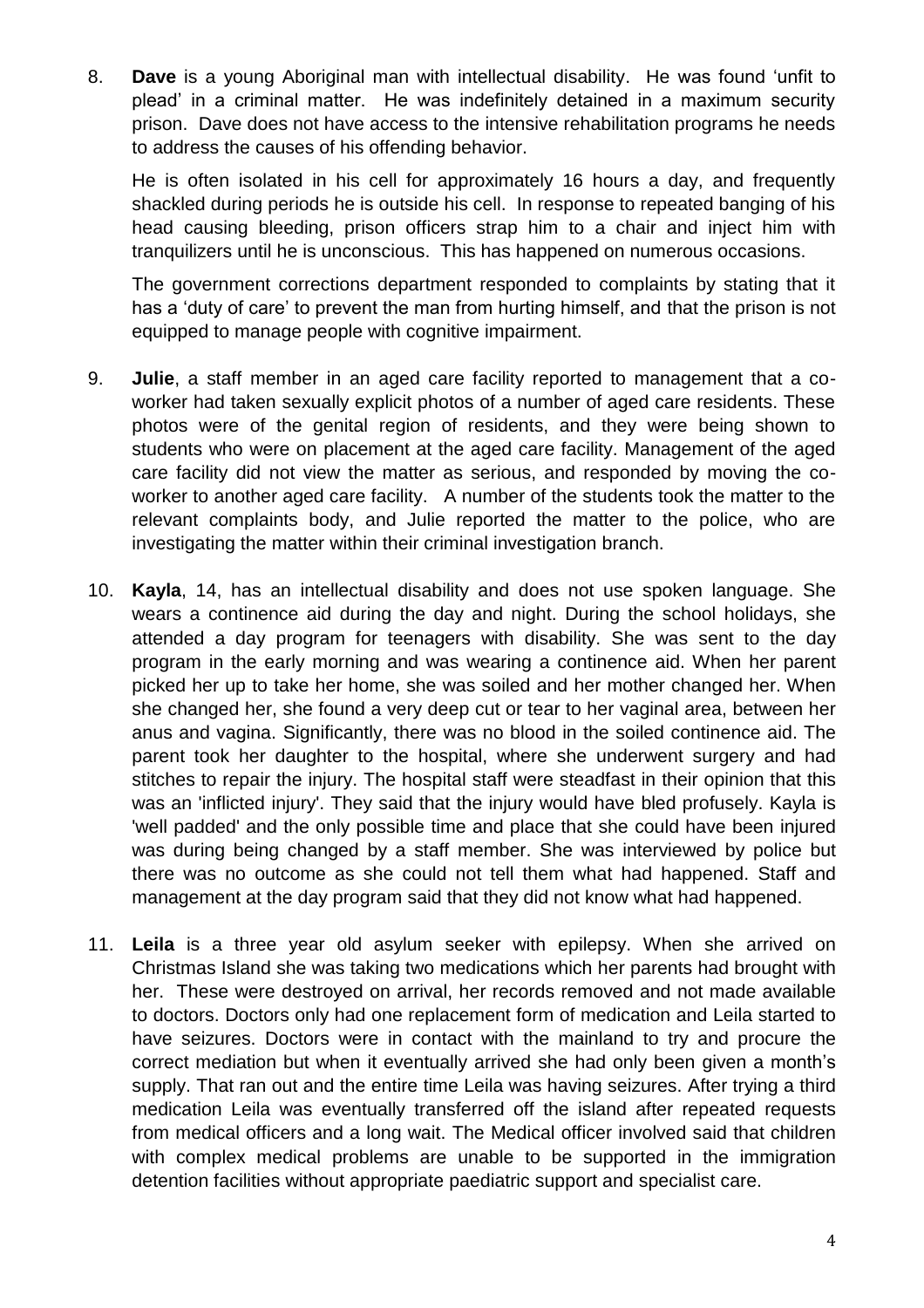12. **Paige** is a 23 year old woman with multiple impairments, including a neurological impairment and vision impairment. She had been residing in a for-profit supported accommodation facility for approximately six years. She lived with other women, and got on well with her co-residents.

Problems arose when a new male co-resident was transitioned into the facility. This man was known for his aggression, and the parents of the other women living in the group home also objected to him being there. One day, there was only one staff member on duty in the group home. This female staff member had previously been physically assaulted by the male resident, and was scared to be left alone with him. When he started to display aggressive behaviours, the staff member locked herself in the office, leaving him alone with the other two female residents.

At this point, he raped Paige. The staff member proceeded to call the police and ambulance from the safety of the office. After the police and ambulance arrived, Paige was moved out onto the balcony, away from the male resident. She was left out there for quite a while, before being taken to the hospital by herself. While at the hospital, Paige was asked questions and treated without the support or assistance of her mother or support staff. Indeed, no contact was initially made with her mother to inform her of what had happened. When Paige's mother finally arrived at the hospital, she registered her concern at how Paige had been treated. It was clear to her that Paige was severely distressed and traumatised from her assault and consequent treatment.

Paige's mother then took out an apprehended violence order against the male resident on behalf of her daughter. As a result of this, he left the supported accommodation facility. However, when Paige's mother spoke to the police about prosecuting the man, the police tried to dissuade her from this course of action. The police asked her what the point of prosecution was, as he and Paige both had disability.

- 13. A 41 year old man, **Herve** has quadriplegia and no verbal communication. He lived in a State government funded group home, and spent days with an undiagnosed broken leg. His injury went 'un-noticed' by the group home staff for more than 4 days, despite the fact that the broken bone was 'poking out' through his skin. It was discovered by one of the staff on a Sunday, but rather than seek immediate treatment, staff waited until the following day to contact a doctor. The man was totally reliant on staff for all aspects of his care, yet the staff maintained they did not know how the injury occurred.
- 14. A woman with disability in her 50s, **Lorraine** was ''digitally raped'' by a staff member while showering in a government-owned group home. An incident report was made after the woman told another worker what happened, but that report was later rewritten by a supervisor. The worker who allegedly raped the woman was then transferred to another home and the matter was not referred to police.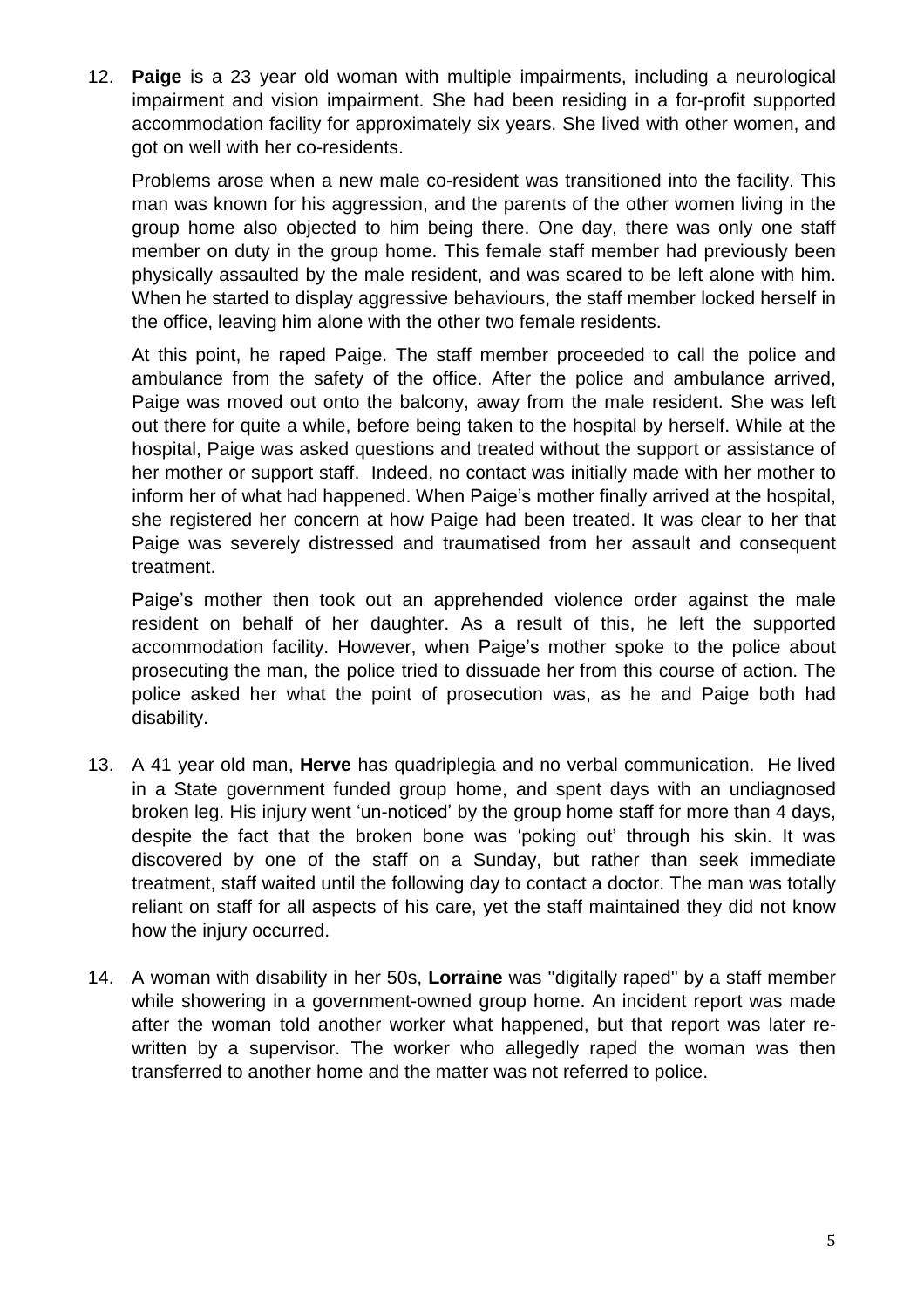- 15. **Andrea** lived in a violent relationship with her husband. Police had been called to Andrea's home on a number of occasions as a result of the violence, but advised Andrea there was little they could do for her. Andrea became pregnant. She delivered her baby in the local hospital. A week later police arrived at her house with child welfare officials. The police physically restrained Andrea whilst the child welfare officials took the baby. Andrea was told at the time that her baby was being taken because Andrea had an intellectual disability and because there was a history of domestic violence. Andrea was never offered counseling or any form of support for either the removal of her baby or the domestic violence. Andrea's baby was never returned to her.
- 16. **Millie**, a 12 year old girl with intellectual disability experiences violence, including sexual violence, from boys in her class at school. The parents are provided with a certain number of counselling sessions for their daughter, but she needs on-going counselling and other interventions, which the parents have to pay for.
- 17. **Linda** is a 24 year old woman with a psychosocial and intellectual disability. She resides in a government funded group home with five other women with disability. Most of the other women are older – ranging in age between 40-60 years. The organisation managing the group home also operates several other group homes in the area. Linda is told by staff that she is being taken to visit Jack – a young man with intellectual disability who resides in one of the other group homes run by the organisation. Jack is considered to have significant 'behavioural issues' and is 'difficult for staff to manage'. Jack is considered easier to 'manage' if he is not 'sexually frustrated'. Linda is told by the staff that Jack is her "boyfriend". Linda is taken to the group home where Jack resides and sent into his bedroom. Linda is raped by Jack but Linda thinks that she has to let Jack have sex with her (even though she doesn't want to) because she has been told that Jack is her "boyfriend". This 'arrangement' continues for many months until Linda eventually discloses to a family friend that Jack "hurts her" when he makes her have sex. Linda shows her family friend the cuts and bruises on her genitalia and inner thighs. Linda is eventually taken to a sexual assault support service, accompanied by an independent advocate. After one session, the sexual assault support service says they can no longer assist, because Linda won't "open up" to them, and they don't have the resources or the capacity to work with her.
- 18. **James** is 24 and has acquired brain injury. He has been ordered to live in a 'community forensic facility' after being found unfit to plead to a charge of assault. The 'duplex' where he lives is on the same grounds as the prison and he lives there alone, his only regular contact being with the staff who monitor the 24 hour surveillance from the observation window.

A cage covers the small outside yard and windows and doors are locked, including the bathroom so he must request permission to use the toilet, shower or to get water. The duplex contains one table and bench bolted to the floor and a bed. James has no visitors as his parents live hours away, he has little opportunity to exercise and there are no recreational opportunities - he has no books, TV, radio or computer to maintain contact with the outside world. He told his independent advocate, ''I don't understand why I'm here, I'd rather be in prison".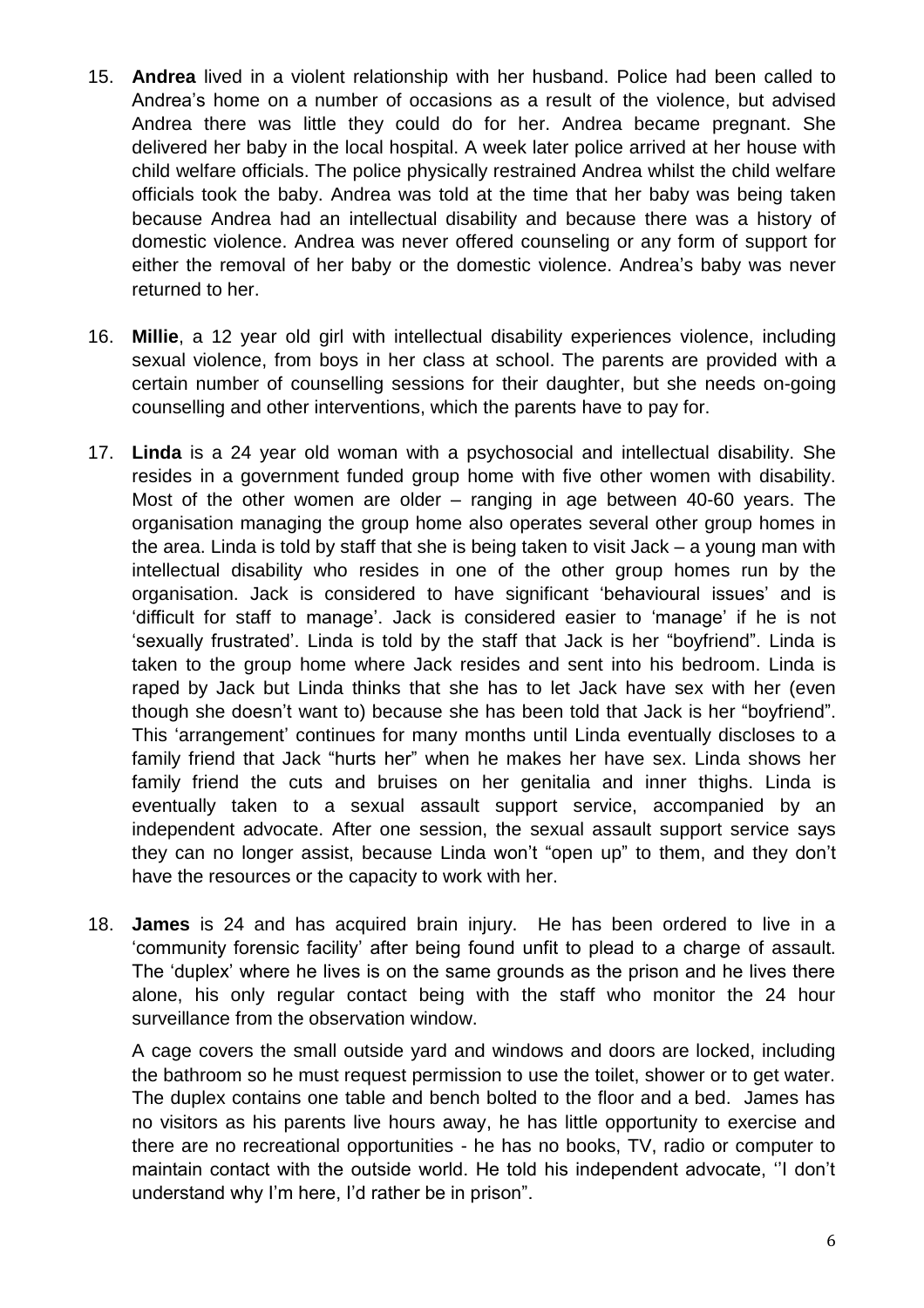- 19. **Joan** has Autism and was restrained by staff at her school at one stage for up to 45 minutes every morning. Her parents withdrew her, and the next school also restrained her. She is now so traumatised she cannot attend any school. She is only nine years old and the State Government Education Department has made little effort to assist her with the psychological treatment she needs to recover from the abuse.
- 20. Between 2000 and 2011 allegations were made regarding rape, sexual assault, theft, poisoning and physical assault involving over 40 residents of a boarding house. A committee of seven residents at the boarding house exercised control over the others, meting out physical punishment, rape, solitary confinement, and massive prescribed doses of psychotropic medications to sedate residents deemed 'out of control'. One man said he had been grounded in his room for a month, and another said he had been ''hit everywhere, kicked and punched everywhere'' over the course of 10 years. Despite repeated requests for action from disability advocates the police, guardianship authorities, ombudsman and state government failed to intervene. Residents were not removed from the house until 2011 and are now seeking compensation for false imprisonment, physical injury and financial loss against the boarding house owner and the state government.
- 21. **Angela** is a woman with intellectual disability who was raped by multiple perpetrators. On reporting this to Police, a rape kit was proposed to be done and she was transferred to the forensic section at the emergency department of the hospital. However, on arrival the medical team refused to perform the kit, on the grounds that Angela had an intellectual disability and couldn't consent. She was not under guardianship, but the medical team assumed that she was unable to consent to this procedure. As a result, vital time was lost seeking someone else to consent. By the time it was clarified that no one else was required for consent, it was too late to capture the physical evidence.
- 22. **Peta** has intellectual disability and lives in supported accommodation. She was raped by a support worker. The police were notified, and although believing Peta's evidence, they felt that they wouldn't be able to obtain a conviction against the support worker because Peta's testimony would be deemed unreliable by the court. Consequently, the police didn't pursue the investigation. The support worker is still working for the same organisation, but at a different facility.
- 23. Deaf parents of an 18 month old toddler, who is hard of hearing, were detained in an offshore immigration detention facility. The parents had never had access to an appropriate sign language interpreter and had been unable to communicate with health and support staff or government officials. Their hearing aids had been damaged on the boat journey to Australia, and the child had outgrown her hearing aids. Neither the parents nor the child had access to hearing services, audiology assessments or replacement hearing aids. The family was not linked with any Deaf community information or supports. After intensive advocacy from health practitioners, the family was eventually transferred to another detention placement where they could receive some specialist hearing supports. However, the delay in assessment and specialist intervention occurred at a critical time in the child's development and may lead to long term communication and developmental delays.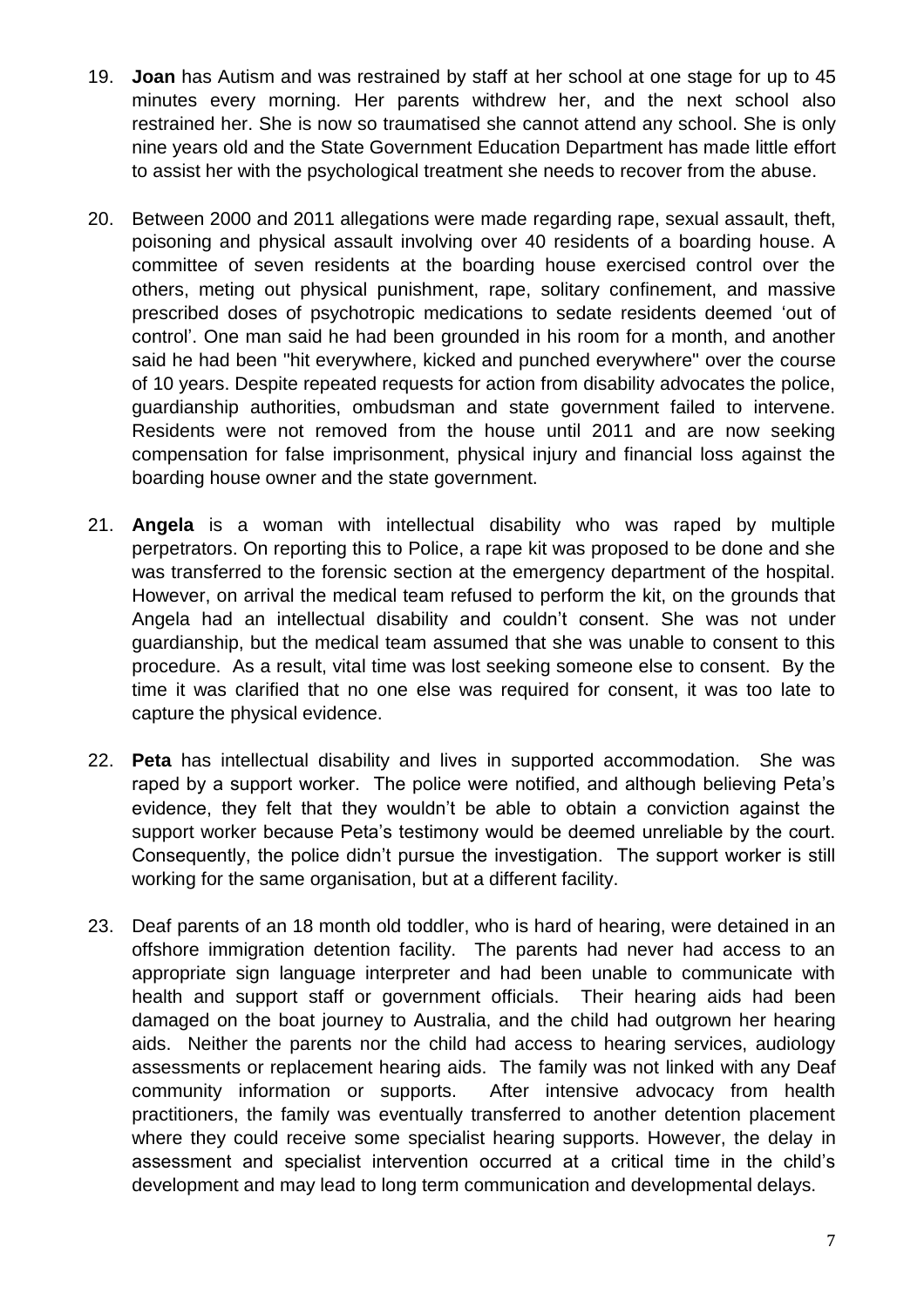24. **Shelley**, is a young Aboriginal woman with intellectual disability who works at an Australian Disability Enterprise (ADE). Shelley has been subject to ongoing and intense workplace bullying and sexual harassment from 3 or 4 other workers.

One day, one of the male employees who bullies Shelley, took her by the hand, saying, 'Come on, come with me,' and then grabbed her on her bottom. Shelley reacted, saying, 'Don't do that, don't touch me like that, I don't like it.'

She complained to her supervisor, who told the male employee that his behaviour was inappropriate. He is known to have sexually assaulted several other female employees. Although, this behaviour is ingrained in the workplace culture, there has been limited intervention by ADE management, in breach of all the usual protections afforded employees by industrial law. The ADE management claim that sexual harassment and sexual assault is the responsibility of the police to investigate, but the police did not respond or investigate these reports.

Shelley began to respond violently to the bullying and sexual harassment, and so ADE management suspended her from her job.

25. **Carlos** lived at a boarding house for 22 years. He assisted with the maintenance and upkeep of the private supported accommodation facility. For his labour, he would receive a cold drink.

Carlos received no payments for his work or from his disability pension during the time he lived at the boarding house. He had not even seen his pension details for over 20 years, and had no idea how much his pension was.

Carlos had no money saved at all. On occasion, his mother would send him pocket money. However, the boarding house proprietor would always take this away from him. He told Carlos that he would get this money upon leaving the boarding house, but this has not yet happened. Additionally, upon leaving, a number of Carlos' belongings have not been sent to him.

- 26. A family complained about the failure of a government run respite care centre to protect and care for their daughter. The family says they found their young daughter, who has cerebral palsy, aphasia and quadriplegia, left alone outside at night and covered in ants at the respite care centre.
- 27. **Gary**, a man with intellectual disability, was subject to ongoing physical and emotional abuse in a non-government group home. The abuse was being perpetrated by a female co-resident. Support workers who witnessed the abuse reported these incidents to the service coordinator of the group home. However, despite these reports being made, the service did not take appropriate action to ensure Gary's safety.
- 28. **Adam's** death at a hospital's psychiatric ward during a struggle with security guards was the subject of a recent inquest. Evidence to the inquest suggests he was asphyxiated while being held face down by security staff. A witness told the inquest that the victim apparently yelled "I give up", but security did not ease off. He died soon after.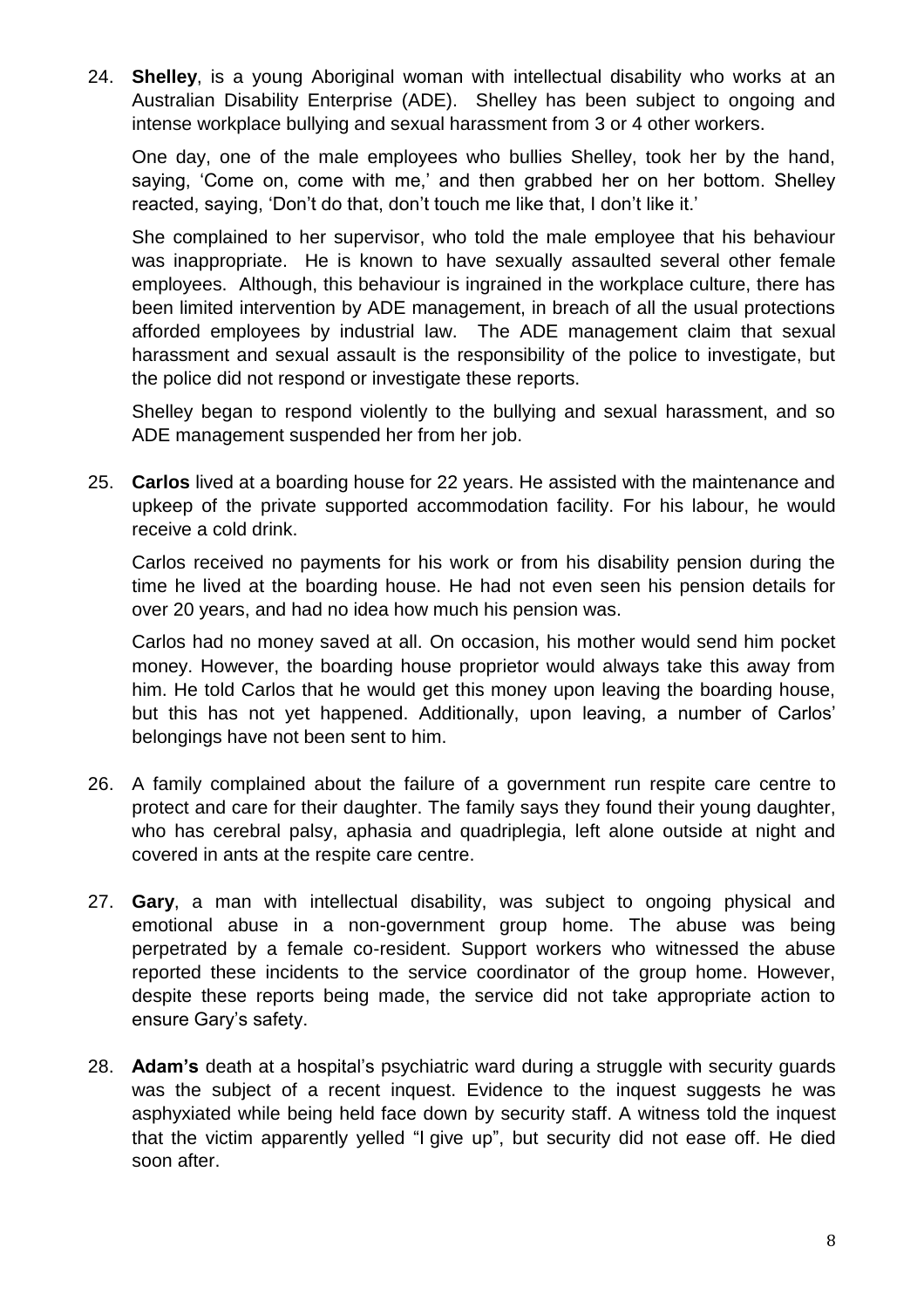- 29. **Natalie** is 50 years old and is a resident at a psychiatric hospital. She is Deaf, and has intellectual disability, schizophrenia and epilepsy. She lived with her family until her parents were unable to care for her personal needs, and then moved into a residential care facility. During the first three years, Natalie complained that a night worker was hurting her. She also began to experience delusions during this time. Her complaints were not taken seriously and Natalie eventually stopped talking about the violence. However, she began to have violent outbursts and staff reports reveal that she was restrained, sometimes for several hours, due to these outbursts. When the violence escalated to endanger other residents, Natalie was moved to the psychiatric hospital where she was placed under stricter medical supervision. At the hospital Natalie began to wet her bed at night and to pull out large sections of her hair. She was also heavily medicated. A new case manager experienced in working with survivors of sexual assault began to suspect that Natalie had been sexually assaulted. With the help of an interpreter, Natalie disclosed that for over three years, a night worker at the residential care facility had regularly come into her room and sexually assaulted her. The case manager scheduled a medical exam where it was discovered that Natalie had a sexually transmitted disease.
	- 30. In 2014, **Jane** found out through a Freedom of Information request that her 8 year old son, who has Autism had been locked in a room smaller than an accessible toilet, two out of every three days, 2-3 times per day while attending his school. He had also been subjected to physical restraint. The documents setting this out had been kept from her. Numerous parents at the same school who had seen similar abuses over a number of years formally complained to the State Government Education Department. They refused to investigate, and the same Principal still leads the school. The School Diary sets out restraint as a consequence for inappropriate behaviour.
- 31. **Eddie** is a 35 year old with intellectual disability. A disability advocate visited his home on a tip off from a service provider that he needed support. On entering the home the advocate found that Eddie was being kept captive in a cage with three solid walls and bars on the fourth. His carers only allowed him to wear adult nappies and his diet consisted solely of mashed banana, milk and cereal. Family members used a plastic pipe to prod him through the bars. It's not known how long he has lived like this. When the advocate made further inquiries he discovered that police had visited Eddie and found nothing wrong.
- 32. **Nelson** lived in a boarding house for 22 years. Nelson was a victim of multiple assaults and all kinds of abuse. He was kept hidden from visitors so that he could not speak out and tell them about the violence and abuse occurring in the house. Nelson jumped from the upstairs balcony at the boarding house in a suicide attempt. This resulted in him smashing his ankle and sustaining serious injuries. He had one operation on his ankle, but needs further corrective surgery. Nelson has never received this additional surgery, despite a number of doctors recommending it.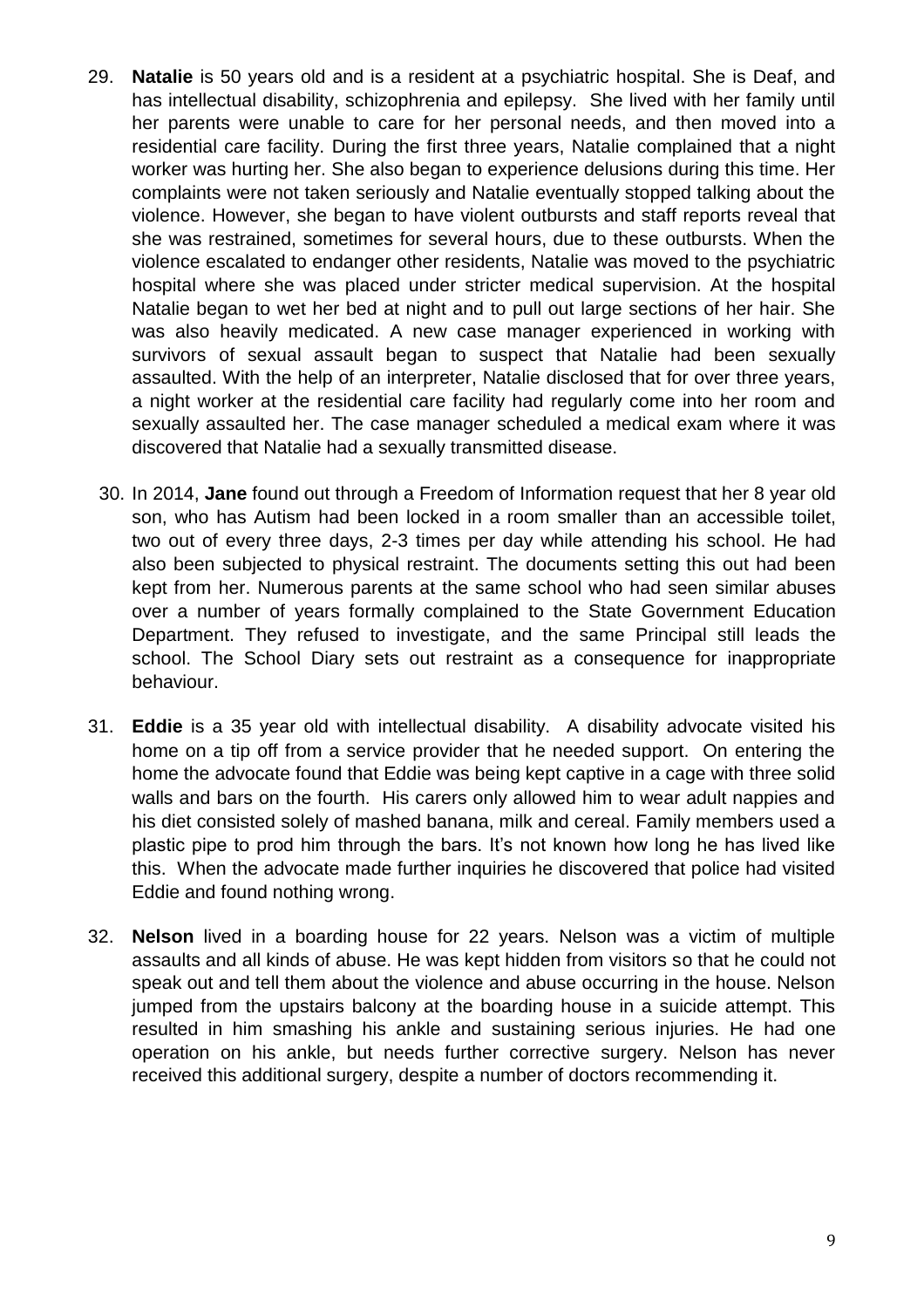33. **John**, an Aboriginal man in his mid-20s living in a rural area was participating in community access and day programs through a disability service provider. He uses a wheelchair. On one occasion, a staff member took control over his wheelchair, and ran him into furniture repeatedly. He experienced significant swelling and bruising, which left him in pain for weeks.

When he reported this to the service, they suspended all of the services he was receiving while they investigated. They advised that accessing another service provider would involve extra costs because that service was 13km further away, and that John would have to pay these extra costs. As he required a maxi taxi or community bus, these were withdrawn, so John sat at home for 6 weeks before contacting a disability advocacy organisation for assistance.

- 34. A 16 year old girl with disability, who lives in a State Government run group home, was found to have a broken femur. The young girl has cerebral palsy, severe spastic quadriparesis, cannot mobilise herself or bear her own weight and uses a wheelchair. At some time over a period of two days she sustained a fracture of her right femur. Her mother was the first person to notice the injury. Despite a medical specialist determining the injury most likely resulted from abuse, a subsequent investigation was unable to provide an explanation as to how the injury was sustained. The investigation did, however, determine that the group home's processes relating to reporting and management of injuries, and/or possible abuse of clients, were inadequate.
- 35. **Toni** is 44 years old. She has a intellectual disability. She lives in a supported accommodation facility with approximately 20 other residents. Toni is unhappy in the facility. She wants to make her own decisions. She is not allowed to manage her own finances. Toni sometimes packs her bags and "runs away" from the facility and because she has no money, she hitchhikes. On four separate occasions within the space of a year, Toni has been raped by men who have 'offered her a lift'.
- 36. **Frank** has multiple impairments including Autism Spectrum Disorder. Frank told his mother he was taped to a chair while at school, and this was confirmed by the tape marks on his wrists. He was locked in rooms and subjected to restraint on numerous occasions, at least once witnessed by his mother. When attempting to make a complaint some years later, the school refused to admit the abuse occurred, and said they had no documentation so could not investigate the complaint. Frank was a young primary school child, and still suffers the trauma of those years. No assistance has ever been offered by the State Government Education Department at any time and Frank ended up being hospitalised halfway through his primary school years due to psychological damage.
- 37. Several women with intellectual disability living in a group home were brutally assaulted and raped after being left alone with a male employee. For one of the women, it was the second savage attack she had endured, having previously been bashed by a violent male co-resident in another group home. The severely traumatised women were provided with a single session of counselling two weeks later.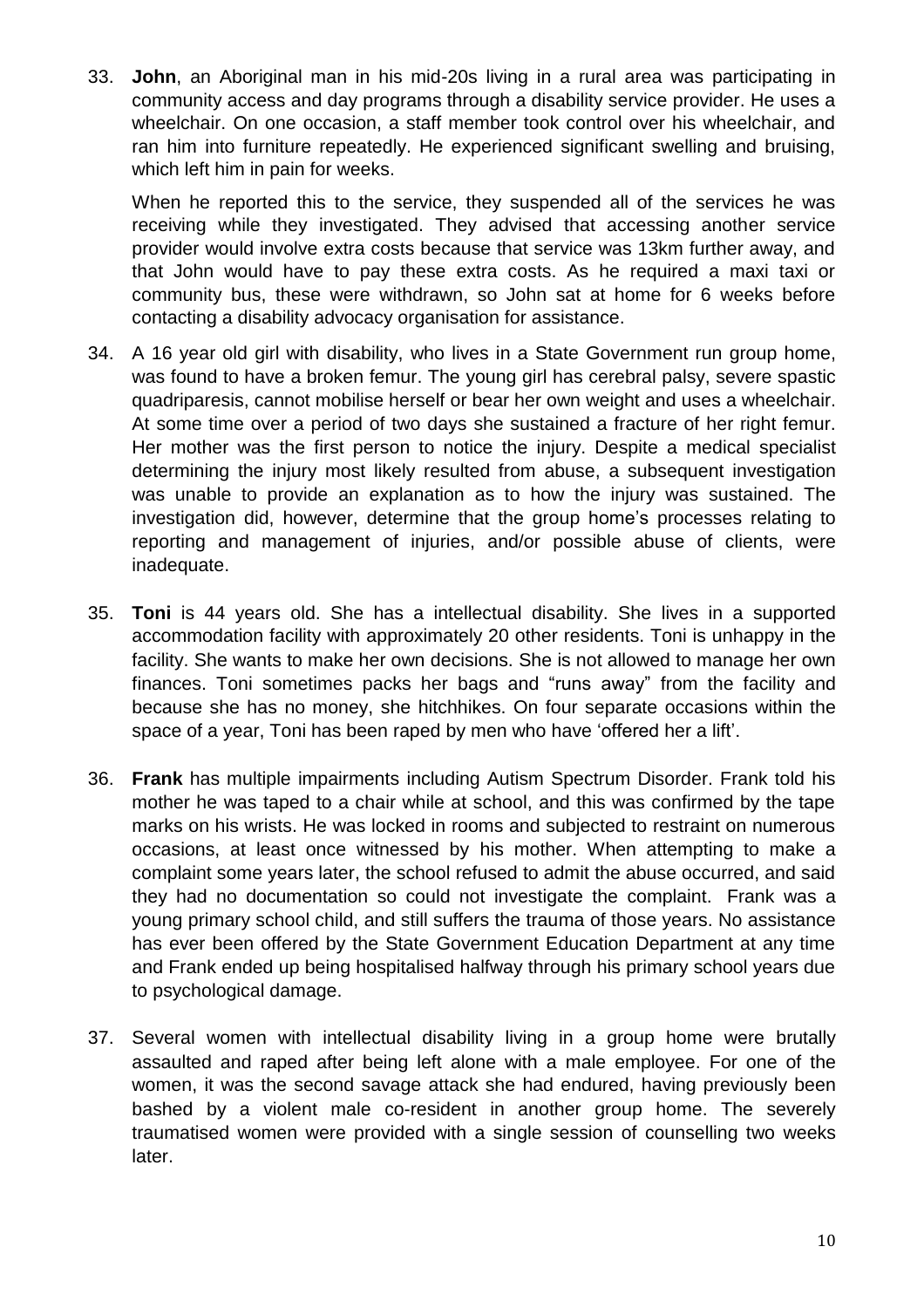38. **Luka** is 30 years old and has Down Syndrome. He was attending a day program run by a non-government organisation. Luka had been scratched across the face by a fellow day program attendee. This occurred on the bus to the day program, and was witnessed by the bus driver. Luka felt very threatened by his attacker, and expressed reluctance to attend his day program as a result of this incident. In addition, Luka was assaulted by a staff member. Luka returned home from his day program with very red marks on his wrists. He then enacted a scene of having his wrists twisted, and named the perpetrator of this attack.

Luka's sister, Ivana raised these issues with the day program. However, the day program manager claimed that contact with the staff member would continue until an investigation had been finalised, and continued to place them together.

In other incidents, Luka suffered dehydration from gardening in the sun without being given water to drink, or supported to apply sunscreen. This was despite the fact that his family had provided sunscreen for him to use. Ivana lodged a complaint against the day program on Luka's behalf. However, the government disability services agency that investigated the day program and the complaint found that the day program was following its policies and procedures appropriately. They recommended that the day program manager attend mediation with Ivana to address the concerns she had raised. Ivana refused this option as she felt it was a waste of time, and did not deal with the assault and neglect that Luka had experienced.

- 39. Two members of the public independently contact an advocacy organisation to ask for assistance in reporting and getting support for, a 60 year old "severely disabled" woman who is being repeatedly abused by her de-facto male partner who is also her carer. The allegations of severe violence and abuse are very disturbing. The callers reporting the violence both claim that they have reported the violence to the police in the past, but the police are "not interested" in intervening. The advocacy organisation contacts a range of services, including police and crisis services to seek urgent intervention and support for the disabled woman experiencing the violence. The advocacy organisation contacts more than 10 separate services/agencies (including the National Disability Abuse & Neglect Hotline) but each agency advises it cannot assist in any way.
- 40. **Carol**, a group home resident, was reported missing. A couple of hours later, she was brought back to the group home by a taxi driver. Blood was found on her underwear and she was taken to the doctor. Carol disclosed to her doctor that she had been sexually assaulted twice by two different people in the time that she was missing. She also said that the group home manager had previously sexually assaulted her. Carol had disclosed the sexual assaults to group home staff a number of months earlier but nothing was done about it. Police advised charges would be laid against the manager, however, proceedings ceased when he died.
- 41. A "severely disabled" teenage girl had her nose almost bitten off in an attack at a government funded group home. The young girl was unable to fend off her older male attacker who was a co-resident. The man climbed into her bed during the night and tore into her face and chest with his teeth, leaving her with severe bites, black eyes, bruises and scratches all over her body. No charges were laid.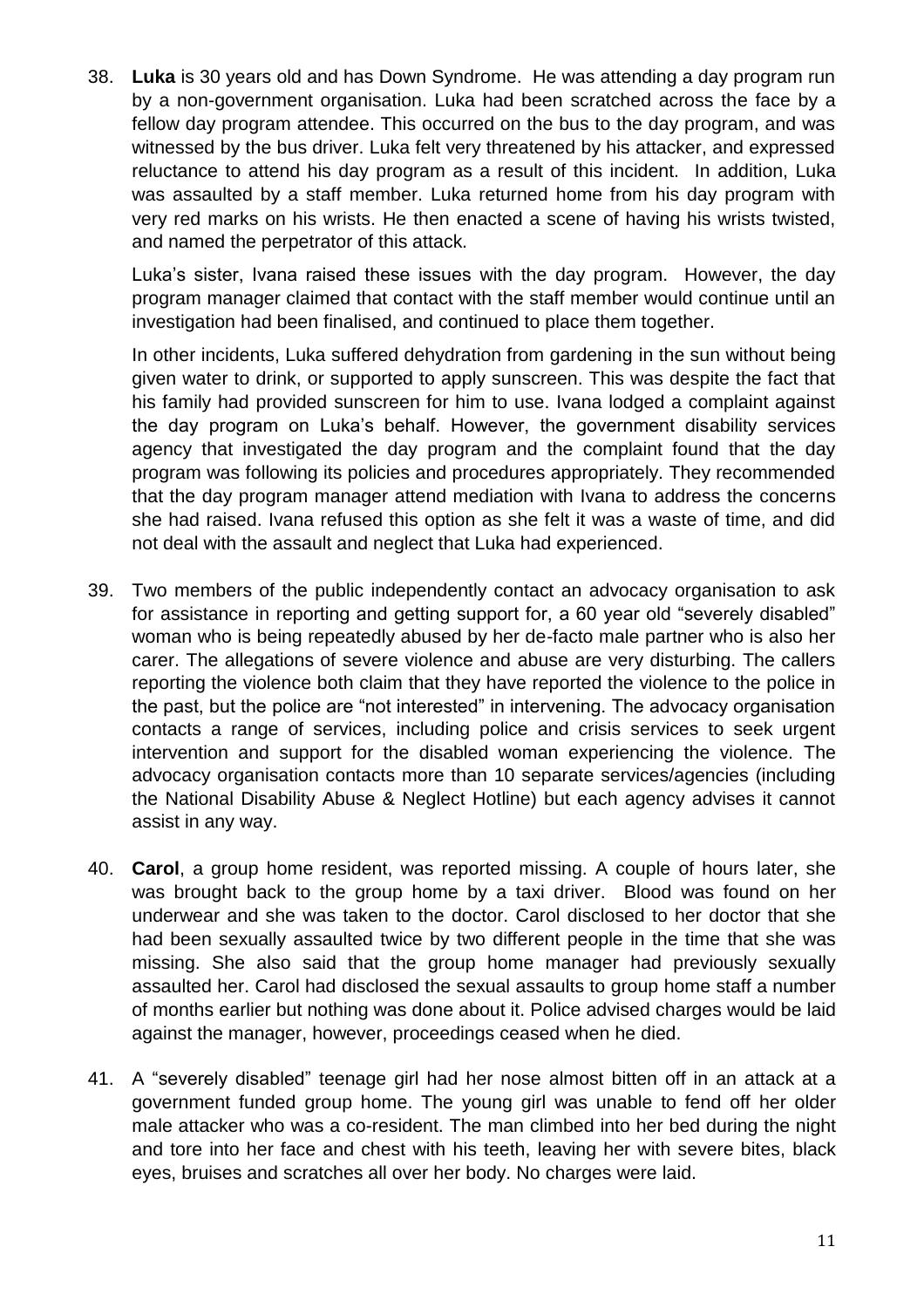- 42. **Sarah** employed her own support worker to assist her with personal care. Sarah had managed pretty well but now at 45, and with a degenerative disability, it was becoming more difficult for her to manage her personal care. Sarah lived alone. The new female support worker started off well and Sarah felt relieved that she was finally getting assistance. But two weeks later, Sarah was sexually assaulted by the support worker whilst in the shower. Sarah was trapped and unable to fend off the attack. Later she reported the attack to the police, and although it transpired that the support worker had a past history of a similar incident, the police advised Sarah that it would be "pointless" to pursue charges, as it would be impossible to "substantiate" the complaint. Sarah's "support worker" had passed all reference checks and police checks prior to Sarah employing her.
- 43. **Rose** is eight, has limited mobility and limited verbal communication. She suffered a broken hip at an after school hours care program. When her mother collected her from the centre, the staff didn't acknowledge that Rose had suffered an injury, claimed that Rose had been throwing a tantrum. Staff stated that Rose refused to walk, so they left her on the floor in the hallway to think about her behaviour.

Upon presenting her daughter to hospital with a serious unexplained injury, Rose's mother was promptly investigated by the state government child protection agency. The child protection agency referred the matter to the government community services agency. This agency responded by referring the case to the state government education agency that regulates after school hours programs, including the centre where Rose had been injured. However, the investigator from this agency stated that they do not investigate child protection matters, and handed the matter back to the community services agency. The agency for community services, in turn, stated that they only investigate threat of harm in the home and 'their hands were tied' in the matter. Nothing had been done to investigate the staff at the after school hours care program, nor to investigate the cause of the injury.

As a result, Rose's mother lodged complaints with two government agencies and the relevant complaints body about how poorly the after school hours care program managed the incident. Rose eventually named the staff member who was responsible for her injury, and she was interviewed by the police. However, her mother was not allowed to act as her support person, as the police deemed that she would be able to interpret too much of Rose's unspoken communication, and this would be inadmissible as evidence. Instead, an independent advocate accompanied Rose during the police interview.

The interview was a very stressful process for Rose. She spoke to the police through Assistive and Alternative Communication. Rose was unable to disclose any details about the nature or origin of her injury during the interview. The advocate suggested that a different form of questioning, such as using more contextual questions concerning Rose's injuries, be attempted, but the police deemed that all communication strategies had been exhausted. The police stated that Rose, her communication methods and her story were not reliable enough to take the investigation further. They claimed that her interview would not be admissible in a court of law, and ceased investigating the issue.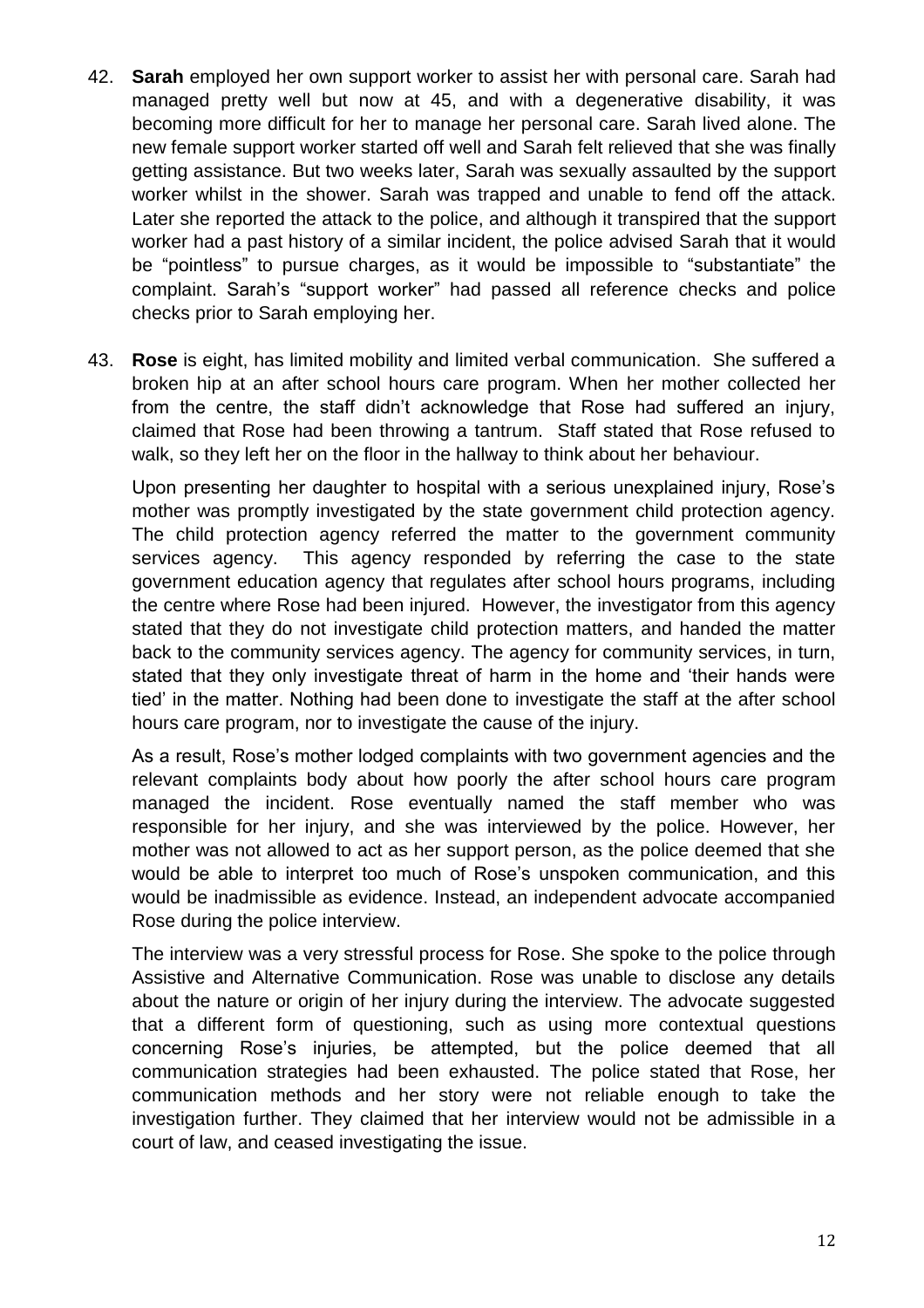- 44. **Trudy** lives with her husband in a rural area. Trudy has a degenerative disability and is reliant on her husband for assistance. Trudy has experienced repeated physical, sexual, and psychological violence from her husband for over a decade. She is socially and geographically isolated, there is no public transport and she is completely reliant on her husband for everything. She has no friends because her husband doesn't allow her to have friends. Her husband refuses any service support even though Trudy's GP suggested district nursing might remove some of the "burden" for Trudy's husband. One day when Trudy's husband goes to the regional shopping centre, Trudy decides to ring a Domestic Violence Crisis Service. Trudy is advised that the service can't assist her directly as they don't have accessible transport and Trudy lives several hundred miles away from the closest metropolitan area. The Crisis Service tells Trudy that there are no women's refuges that take "women in wheelchairs".
- 45. An elderly woman was neglected, physically assault, and financially exploited by her daughter. Her daughter left her on the floor after a fall, withheld medications, and failed to feed her. The elderly woman agreed she was the victim of violence but as she wanted to stay out of residential care and her daughter was the only person who could assist her to remain living in the community, she was prepared to experience the violence and abuse and risk losing all of her money.
- 46. **Trish** is a wheelchair user and she has an intellectual disability. She resides in supported accommodation run by a not-for-profit, religious organisation. Trish asked for assistance from a disability advocacy organisation as she felt she was not being properly cared for by support staff. This involved being put to bed at 5.30pm every night, and not being got up until 8.30am the next day. The support staff did not provide Trish with toileting assistance, and as a result she was wetting the bed.

Trish and her parents were also concerned that staff in the supported accommodation had made no effort to report or make necessary repairs to Trish's wheelchair. The wheelchair was still under warranty and needed urgent repairs. An individual advocate provided Trish with support to ensure she was receiving the treatment and assistance she required. The advocate managed to get Trish's wheelchair fixed, and made a report to the state government disability services agency and the National Disability Abuse and Neglect Hotline about the group home.

Despite being concerned about Trish's wellbeing, Trish's parents were also very concerned about where she would go if they 'rocked the boat' with the service provider. They entered into negotiations with management staff, and it was decided that Trish would be moved to a purpose built group home. Regardless of the fact that the service had withdrawn services to cut costs, Trish's parents were happy with what was offered, as they did not want to lose Trish's place in the home.

47. A young woman was pressured by her perpetrators to retract a police statement which outlined substantial sexual violence. The police then charged her with making a false report. One of these perpetrators had previously been imprisoned in relation to sex acts against the young woman.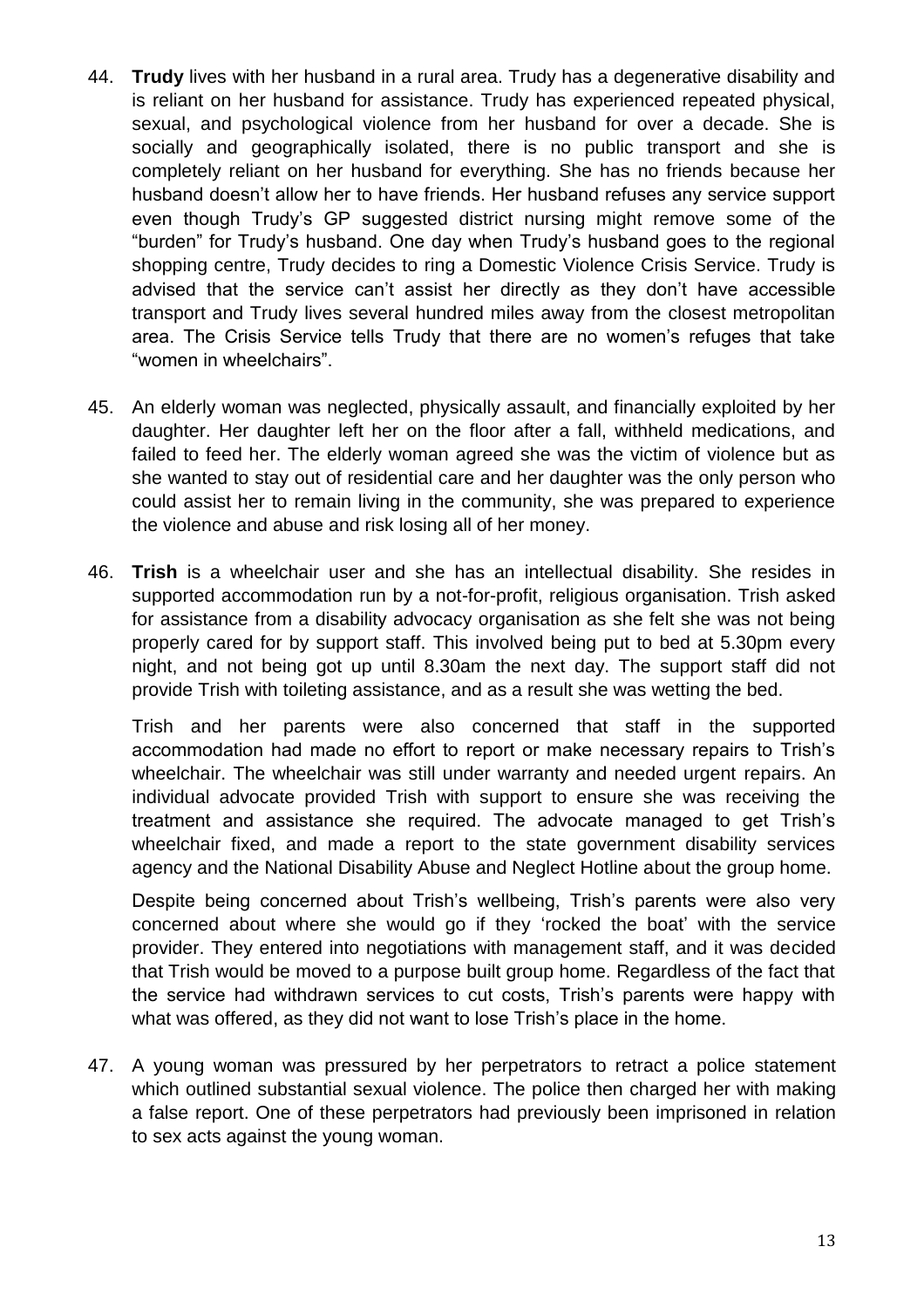- 48. **Nat** is an Aboriginal woman in her 40s. She has an acquired brain injury postsurgery. She is in a relationship with a non-indigenous man, who appears very caring. Nat's disability case manager has not always believed her claims about the partner being violent, and the police have also believed the partner when called to the home by Nat, and did not take action to remove him from the home (leased in Nat's name) until the guardian advocated strongly for this. The partner received a carer's benefit but did not take Nat to medical appointments. He received rental assistance but did not contribute to the rent. Nat was largely reliant on him to buy food and for personal expenses. When he did buy food for the household, it would often be in packaging that because of her impairments, Nat was unable to open.
- 49. **Adrien** has recently been moved to a new boarding house, but, he is unhappy there. He is away from the support network of his family and friends. Additionally, after the move his spending money reduced by half, and there was no money paid to him by his court-appointed financial manager.

When an independent advocate looked into this issue for Adrien, it was found that Adrien's money was reduced and paid directly to the boarding house proprietor. This was explained as a way to manage his alcohol consumption. When Adrien asked the boarding house to give him the money, they stated that they had provided him with cigarettes, and it was him that now owed them money for the cigarettes.

The advocate arranged for Adrien to have \$20 put into his personal bank account every week, so that he could withdraw and use the money how he liked. This was difficult to achieve, as it was the government disability service agency that had made the arrangements to pay Adrien's money directly to the proprietor of the boarding house. This was not done with the consent of the financial manager. Eventually, the financial manager began paying Adrien's weekly allowance directly into his bank account instead of to the boarding house proprietor.

50. **Sebastian** is 11 and has intellectual disability. He attended an after school care facility every day. Sebastian was sexually assaulted by a 14 year old boy who attended the after school care. His mother reported this to the police and to the after school care facility. Nothing was done by either agency to ensure Sebastian's safety. Instead, the after school care facility recommended that Sebastian attend counselling at a local sexual assault counselling service. They stated that this was to prevent Sebastian turning into a perpetrator himself.

Additionally, the police completely failed to investigate the sexual assault. This was despite Sebastian's mother finding out that the 14 year old had sexually assaulted younger boys on a number of other occasions. Apparently the other incidents had been reported and investigated. Sebastian's mother was distraught that her son's case was not being looked into by the police or the after school care facility.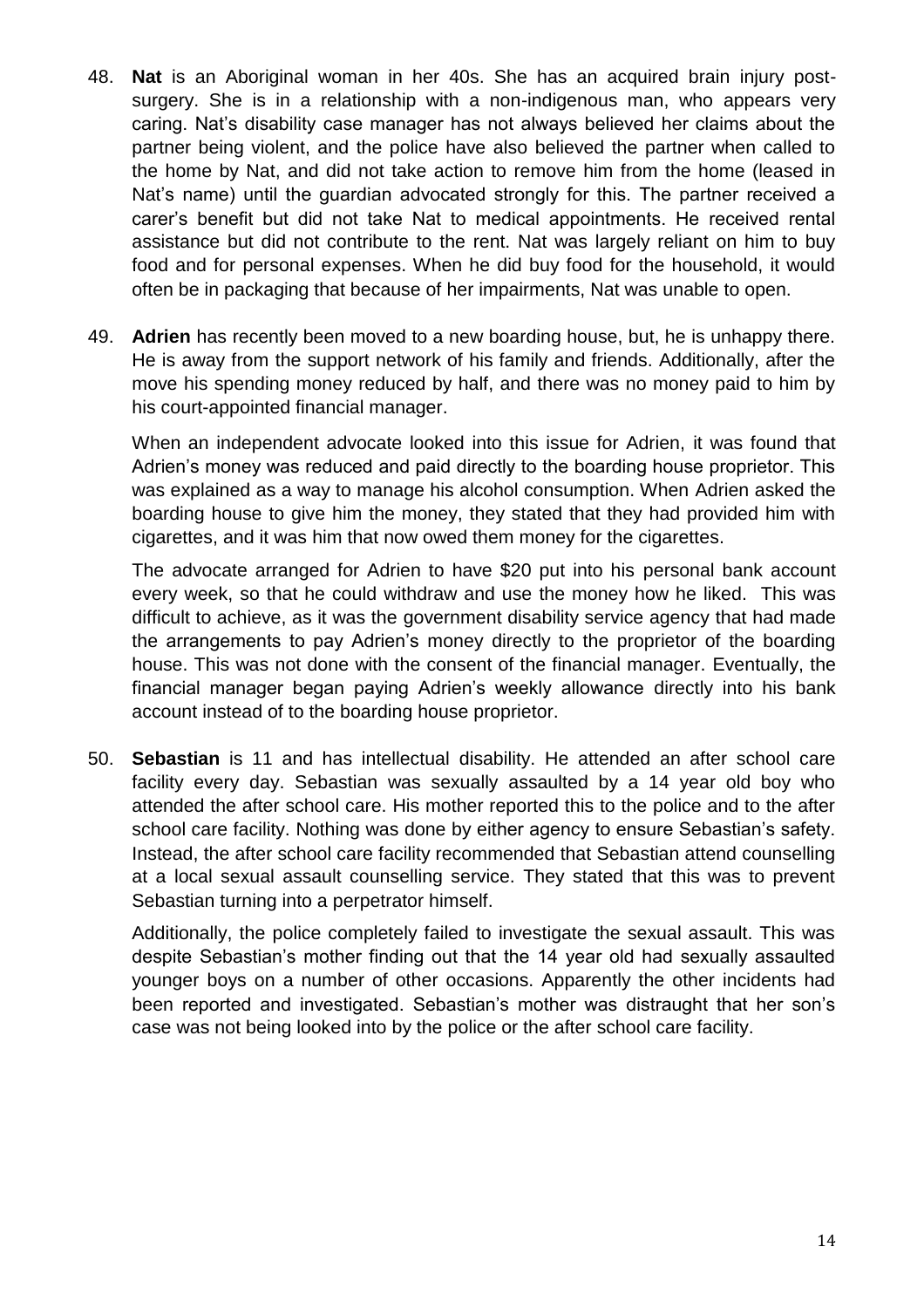51. **Hilda** had been living in a private supported accommodation facility for 3 years. She said that she experienced and witnessed extensive violence there. She stated that she felt like a prisoner, and was very happy when she finally escaped. Hilda was frequently assaulted by the proprietor. This generally happened after she had expressed her wishes to leave and live somewhere else. The proprietor would hit her on the lower back with a belt as she lay crying on her bed. The proprietor would also give her medication to calm her down, especially when she was upset and crying about wanting to leave the boarding house. This was in addition to him administering monthly injections.

Hilda was frequently vaginally and anally raped by some of her male co-residents. She needed medical attention and stitches for an anal tear caused by this frequent rape. Her roommate disclosed to Hilda that she was also being raped. She told Hilda that she was being forced to have sex with a male co-resident, and that she had caught a 'germ' from him.

After moving, Hilda felt very uncomfortable living where she was placed, because some of the people from the room house were placed there too. This brought up too many painful memories. She also experienced frequent nightmares about the proprietor and the beatings he had given her. Hilda is very afraid that the proprietor may find out where she is living. She is fearful that he will find out that she has been talking about her experiences, and that she has been to the police.

52. **Tracey** is a woman in her 70s who suffered a major stroke and now requires full assistance with her activities of daily living. At the time of the guardianship application she was being supported to live at home with services and case management through an aged care package, but the agency raised concerns about her husband's ability to care for her. Tracey's husband would leave her at home in her bed for hours, with her mobility aid out of reach. He started seeing another woman and would have sex with her while Tracey was in the house, unable to move to another room without his assistance. The husband also perpetrated physical violence against Tracey. Although Tracey acknowledged that the violence occurred, her expressed wish was to remain at home. The care agency were reluctant to provide care and thought Tracey should move to residential aged care, however, the guardian encouraged them to continue to support Tracey at home. The care agency always sent two carers to the house at once because they felt ill at ease around the husband, resulting in Tracey receiving only half as many hours of care as the funding would usually provide. This reduction in hours only made Tracey more reliant on her violent partner. The husband was claiming a carer's benefit and the guardian believes this was the major motivator for him wanting Tracey to remain at home. In addition, he believed he would no longer be eligible for public housing if his wife relocated. After some time trying to improve the home environment and support Tracey's wish to remain at home, the guardian ultimately decided that Tracey needed to move to an aged care facility.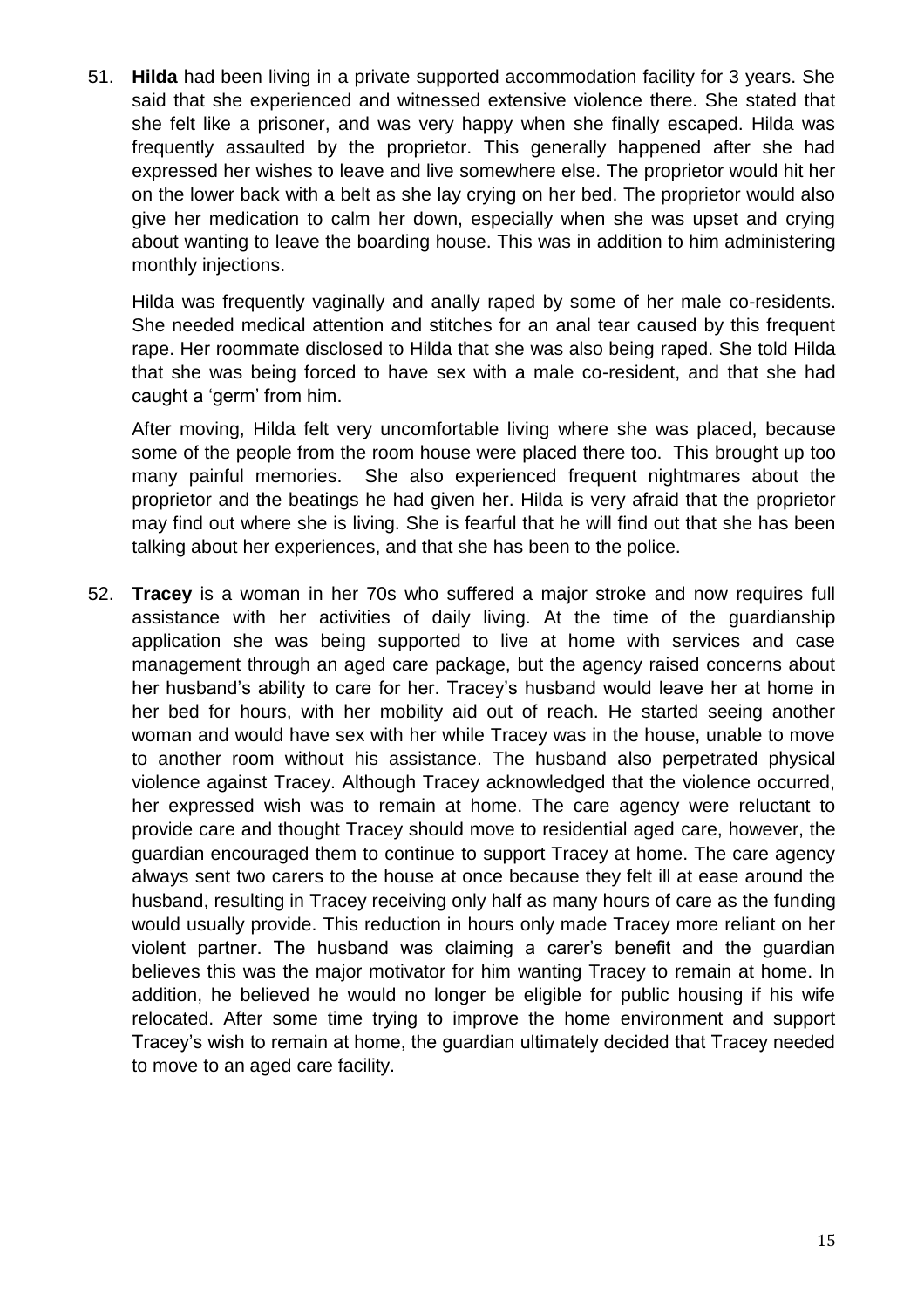53. **Martin** has intellectual disability and was living in a not-for-profit group home. He was assaulted by a co-resident, and taken to the doctor. The assault was also reported to the police. The matter was raised with the senior management of the group home. However, nothing was done about the situation, and after visiting his mother, Martin expressed severe reluctance to return to the group home. Two months after the assault, Martin ran away from the group home. He was missing for a total of 12 hours.

Martin's parents attended a meeting with the managers of the group home. Their concerns about the conflict in the house, and other issues relating to Martin's safety, were trivialised by the management staff. A month later, there was another incident in the group home, and Martin's parents took him home. Martin was living at home for two and a half months before a new group home was found for him. Martin was happy with the new services, and his new co-resident. At the conclusion of the ordeal, and upon Martin finding more appropriate accommodation, Martin's parents decided not to submit a formal complaint about the first service provider.

- 54. There were serious concerns for the welfare of **Cynthia**, a resident with disability in a group house. Cynthia could not speak and needed staff to help her with all her activities of daily living. One evening, staff noticed bruising and swelling to one of her feet. A doctor and the ambulance were called but as the nearest hospital emergency was full, it was decided Cynthia would remain at home overnight. The doctor ordered paracetamol to ease her pain. The next day, Cynthia went to the hospital and was diagnosed with a broken ankle. She was returned home. Two days later, Cynthia went back to the hospital as staff who knew her thought she was in considerable pain. The hospital further diagnosed that both legs were broken. Old fractures to both hips were also identified. She was discharged from hospital two weeks later with minimal staff training provided. Shortly after Cynthia's return from hospital Community Visitors attended the facility. They were so concerned about her wellbeing, they notified the State public advocate. They found Cynthia still did not have a mattress to relieve the pressure on her lower limbs or any other appropriate equipment. She also had head lice and diarrhoea. A forensic physician was asked to report on the unexplained injuries, but there is still no explanation of how these injuries occurred.
- 55. **Christian** has been living at a private supported accommodation facility for 24 years. He was one of the first residents to move into this facility. He ran away a total of 10 times, as he was very unhappy living in this environment. He disliked the fact hat the proprietor had such total control over the boarding house. Christian didn't even have access to his own pension, or the extra pocket money that his mum would send him to buy lollies at the local shop. Eventually, Christian says that he resigned himself to living at the boarding house, and stopped trying to run away.
- 56. **Phillipa** experienced repeated physical, sexual, and psychological violence at the hands of her partner for over 8 years. Her partner was a 'well respected' member of the local community. She tried on a number of occasions to report the violence to the Police, but this was difficult as the Police told her that it was "too expensive and time consuming" for them to organise an Auslan interpreter. The police told Phillipa that she was "imagining" the violence and that she was "lucky" to have a partner who "cared" for her because she was "deaf".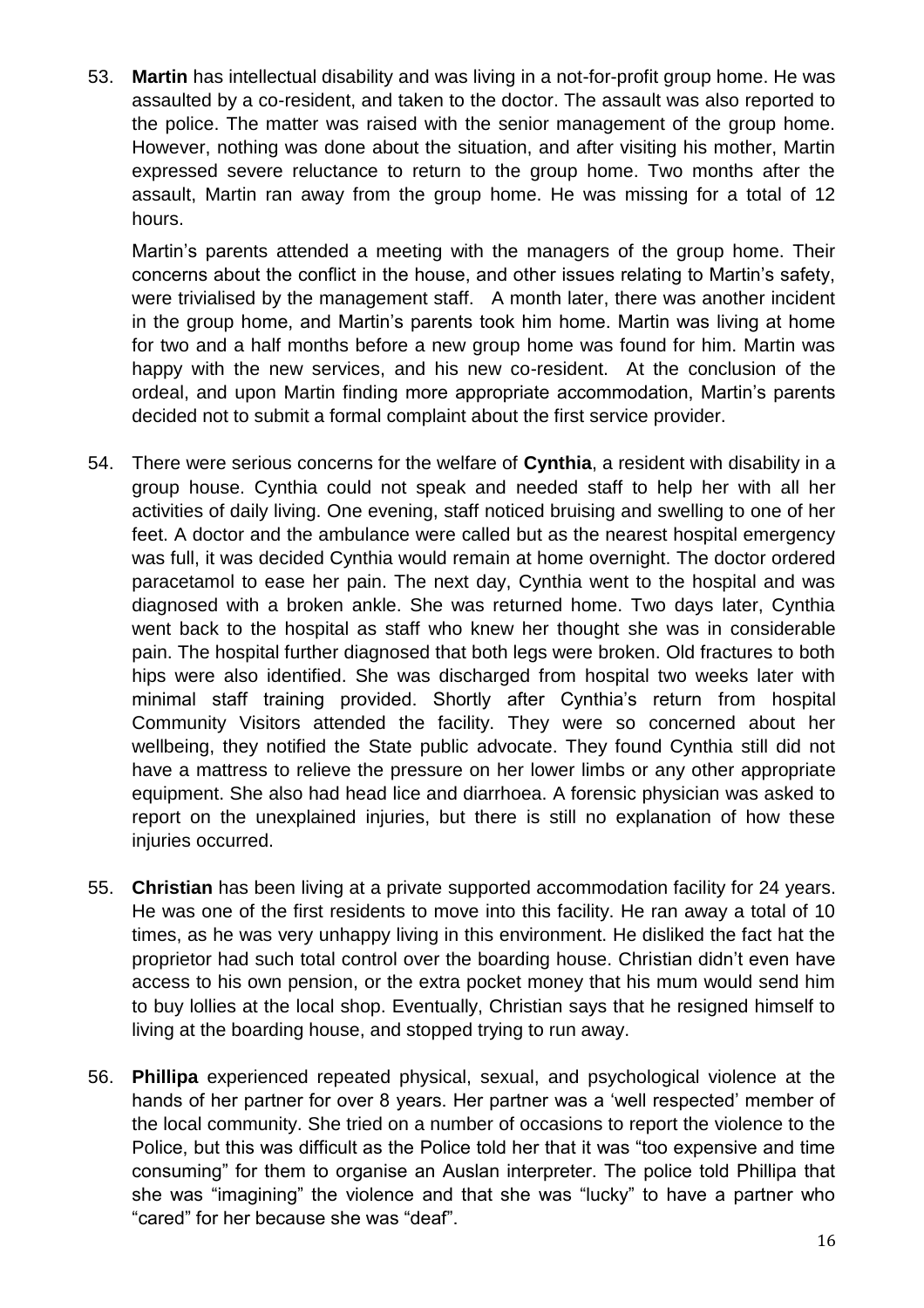57. **Chloe** is ten and lives in a small regional town. She has attention deficit hyperactivity disorder (ADHD), oppositional defiant disorder (ODD) and anxiety. Chloe was attending a mainstream primary school in her local area. This school had a room purpose built for Chloe which they would put her in when she would act out. This purpose built area was a walled off section of a room, with Perspex windows.

Chloe was made to remove her shoes before entering the room. There was no furniture in the room, nor any resources or activities to keep Chloe amused. Chloe was put in this room on a daily basis for hours on end.

Her mother was concerned by the use of the room, and contacted an independent advocate for assistance. They in turn contacted the government education agency and the agency came to the school and assessed the room. They reported that the room fit within their policies and guidelines, and the police were not contacted.

Chloe's mother pulled Chloe out of this school. She had a lot of trouble enrolling Chloe in another school, as the town was quite small, and word had got around that Chloe was a 'problem' student. After one year of advocating for Chloe's right to an education, a school finally agreed to enrol her. Nonetheless, Chloe still experiences difficulties in her education as a result of her previous experiences.

58. **Sergio** resided in a not-for-profit group home. He has intellectual disability and autism. His co-resident, Isaac, recently started displaying 'challenging behaviours' as a result of working with one particular staff member. To manage Isaac's 'challenging behaviours', management instructed the staff member to cease working with Isaac and instead, begin working with Sergio.

Isaac eventually disclosed that he had been physically assaulted by the staff member. He reported this to the police, telling them that the support worker had kicked him, and that he had also broken a camera over Sergio's head.

The police failed to investigate the assault because Sergio and Isaac both have intellectual disability. The service then stated that as the police would not investigate, they could not dismiss the staff member who was accused of assault.

Sergio's sister supported him to leave the group home, and organised counselling for him. She found a respite place until he could get more permanent accommodation in a different group home. Sergio's sister wanted to ensure the issue was investigated and responded to appropriately for the sake of the other residents who still resided in the group home and at risk of being assaulted by the staff member. Sergio's sister reported the matter to the National Disability Abuse and Neglect Hotline.

The case was not thoroughly investigated because the guardianship body said they couldn't proceed with the case as Sergio was no longer living in the house in which the assault occurred. No further complaints had been made by other residents, so no further action has been taken.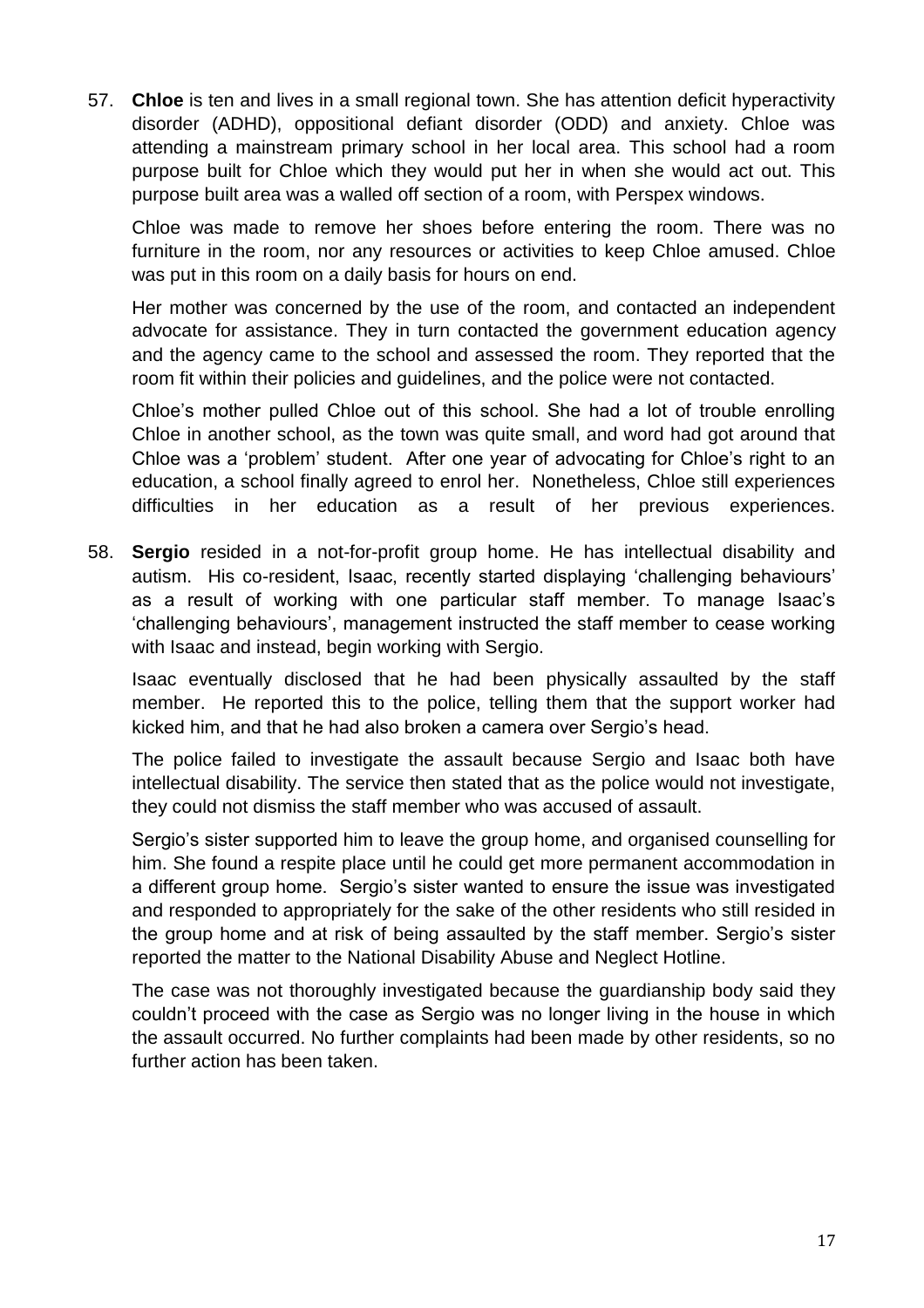- 59. A distressed agency staff member called an advocacy advice line about a resident who was "in agony" as a result of what appeared to be serious injury. A Community Visitor contacted the disability department regional manager and made a notification to the Public Advocate, who contacted the department. Community Visitors visited the home that day. While an incident report had been completed when the injury was identified, there was no report of how the injury actually occurred. The injury occurred on a Friday, the service manager did not receive the incident report until the Monday and was only preparing to act on the Tuesday, when notified by the program about the injury. The department requested that a forensic medical specialist review the injury; he found that the injury was so significant and substantial that it was unlikely that it had not been witnessed. The resident had a fractured arm and extensive bruising relating to the fracture, but there was also bruising to the back of her shoulder, chest and hip.
- 60. Four women with disability have grown up and lived together since childhood. They are currently in their 60s and 70s. They are residing in a government run group home and all get along very well and consider themselves to be family. They have lived together peacefully and harmoniously for many years. 18 months ago a fifth female resident, Lydia was introduced to their group home. This transition changed their living environment dramatically. The new resident, Lydia, physically and emotionally abused her co-residents and staff members.

Lydia's presence brought a great deal of stress and tension to the house, which was detrimental to the health of the other residents. For instance, one of the residents, Addison, has intellectual disability, osteoporosis, anxiety and depression. She recently also presented with dissociative personality disorder symptoms, which have previously presented at times of great stress. The group home is no longer a peaceful, safe place for her to live. Addison was incredibly fearful of Lydia. Additionally, her depression worsened, and she began spending about 90% of her day in bed in the foetal position. Other residents have been hospitalised after being assaulted by Lydia. In one instance, a resident required stitches to her head. At other times, Lydia has given her co-residents black eyes and painful bruises.

Some of the physical assaults were reported to the police. They suggested that the four women should take out apprehended violence orders against Lydia. However, the women did not understand what this process entailed, or what taking out an apprehended violence order would mean. Consequently, they did not take an apprehended violence order out against Lydia.

Staff report being very stressed, and being under a lot of pressure. They are distressed by the violence being perpetrated by Lydia and the impact it is having on the other residents. Staff have taken photos of the physical bruises and injuries that Lydia has caused, and have reported it to managers of the group home.

A representative of the official community visitor program visited the group home and reported the violent and abusive environment in which these women were now living. The representative and the regional managers of the group home have had multiple meetings with Lydia's family, but there has been no resolution. Lydia and her family were offered the option of moving Lydia to a more suitable group home which had trained staff experienced in managing 'challenging behaviour'. The family rejected this offer and has refused to negotiate any other changes to accommodation.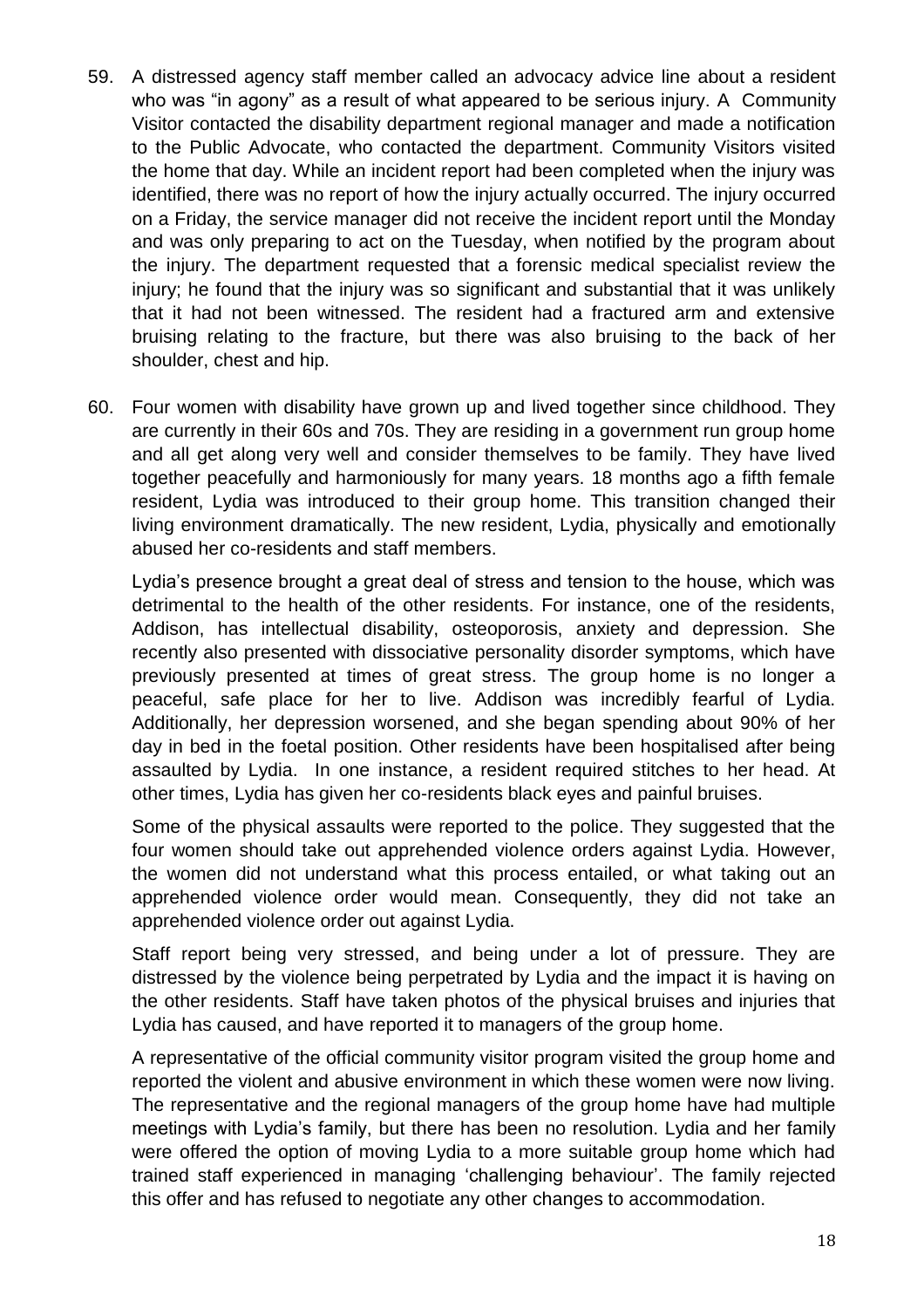61. **Savannah** is a young woman with intellectual disability and autism. She began living in voluntary out of home care at age 14 when her mother voluntarily relinquished care, although wanting to remain involved in her life. Since this time, there have been three service providers involved in the provision of her care. Recently, Savannah's mother raised concerns about how the latest service was treating her daughter. This was prompted by changes in Savannah's behaviour, including damaging furniture, smashing windows, destroying window screens, and attacking staff. Savannah's school had also documented an increase in her 'challenging behaviours', which coincided with the change to the latest service provider.

These 'challenging behaviours' were generally triggered by interactions with inexperienced staff. Savannah was being supported by a mix of staff who hadn't received training in supporting people with disability or implementing individual plans. Furthermore, the staff members often acted unprofessionally and on more than one occasion failed to turn up for their shifts. They were not following appropriate documentation procedures; they failed to document the administration of medication, and failed to report 'incidents' when they occurred. At a fundamental level, the service provider did not have the correct communication or supervision procedures in place to support Savannah.

As the provision of support continued to deteriorate, Savannah's health and wellbeing also declined. The staff did not bother to support her to use the toilet, and would instead place her in incontinence pads all day. Savannah was unsettled and anxious. At times, Savannah became very distressed and engaged in self-harming, hitting her head with her fists until the skin on her forehead was red, swollen and broken. A particularly concerning incident involving support staff was observed by a family friend: Savannah had thrown her plate of dinner from the table and onto the floor, which she sometimes did if the food was too hot, too cold, or otherwise inappropriate; the staff member scraped the food off the floor, put it back on the plate and re-served this food to Savannah.

The service provider was using a buckle guard and protective screen in the car in order to restrain Savannah's movement in the car. An individual advocate repeatedly requested that the service provider send her documents outlining the authorisation for the use of this restrictive practice, but these requests were constantly ignored. It was eventually discovered that the service did not take the issue to the restrictive practices panel, which makes the use of the buckle guard and protective screen a criminal offence. Countless reports had been made regarding this service provider. The agency responsible for the guardianship of children had received similar complaints about the service provider and was investigating whether it was complying with voluntary out of home care standards. The state complaints body was working alongside the agency responsible for the guardianship of children on this case as well. A number of reports were also made to the National Disability Abuse and Neglect Hotline about the inadequate support provided by the service.

Savannah's mother eventually requested that the service provider no longer provide accommodation support for her daughter. Overall, Savannah was receiving accommodation support from this service provider for over a year. Once removed to another service provider, Savannah's 'challenging behaviours' gradually declined.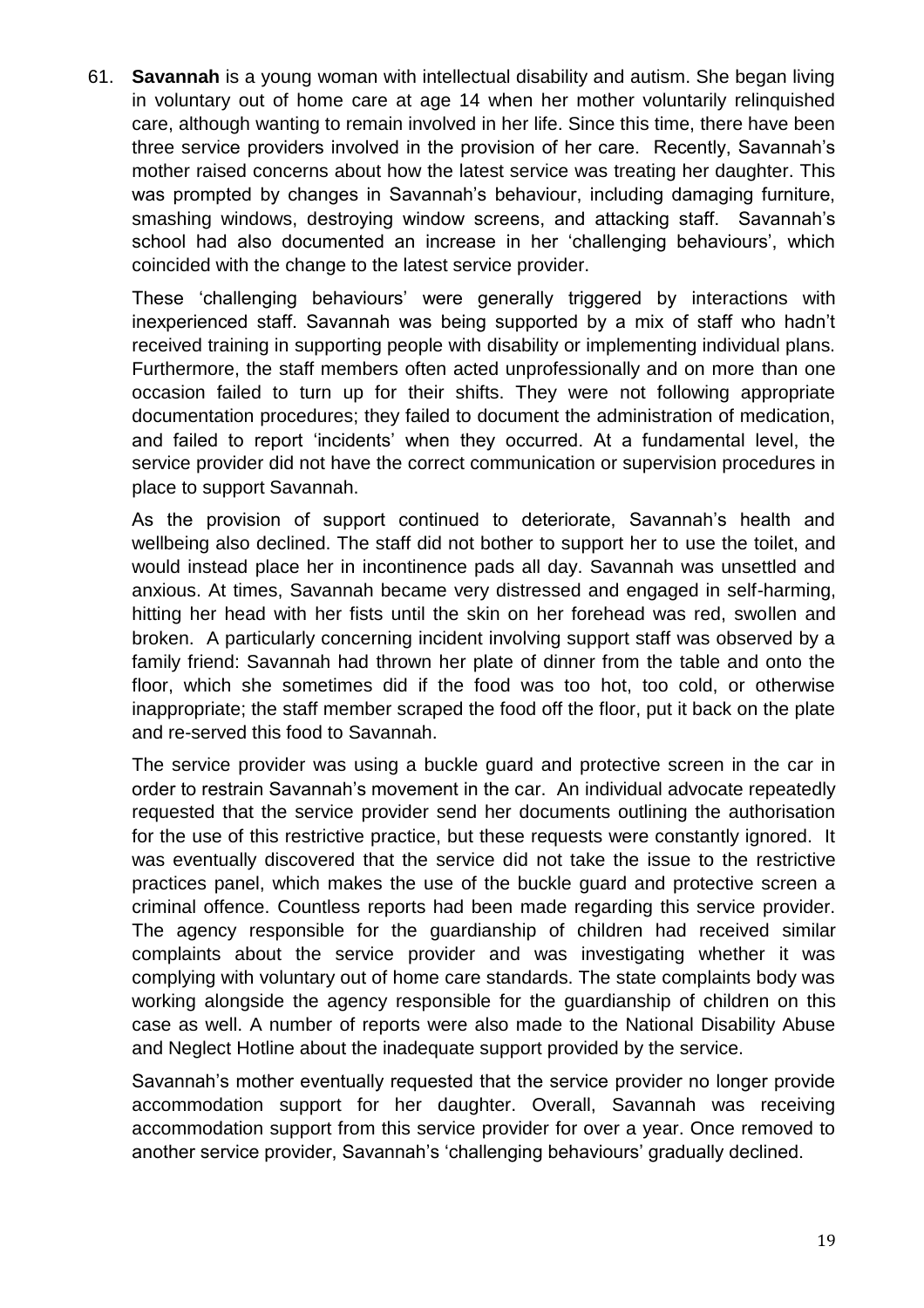- 62. **Mia** lives in a supported accommodation unit and works for an Australian Disability Enterprise. She has multiple sclerosis. Mia receives support from staff in the mornings and in the evenings. However, there are no staff at her unit during the night. One night, a man entered Mia's unit after the staff had left. He brutally raped Mia. The police were called, but soon decided that they couldn't pursue the case. The police demonstrated no understanding of her disability, and merely passed her off as being unreliable and incapable of providing sufficient evidence. No rape kit was performed. After the rape, service staff took Mia to see a doctor. The service has not undertaken an internal investigation of the incident, as they are of the belief that if the police thought nothing could be done, they had nothing to follow up on. No changes have been made to increase Mia's safety at night time.
- 63. **Lincoln** has spinal muscular atrophy and mobility problems, and uses a wheelchair. He sustained injuries while being transported by a bus organised by his support workers.

In one instance, Lincoln was sitting in the area designated for wheelchair use, and was holding on to the bus, as it didn't have an appropriate mechanism for him to secure his wheelchair. The bus took a sharp turn, and Lincoln ended up on his side in his wheelchair. The driver did not stop the bus, but instead yelled out to ask if he was ok. Lincoln could not answer the driver, as he was short of breath and in shock from the fall. After a couple of minutes of Lincoln not responding, the bus driver stopped the bus, pulled over and came to see if he was ok. The bus driver tried to sit Lincoln up to assess his injuries, but could not manage to sit him up properly. Lincoln requested that the bus driver call an ambulance to assist him. The bus driver refused, and said that he might get in trouble. Lincoln got very agitated and repeatedly asked the driver to call an ambulance. The bus driver eventually called his boss, and only after this point did he call an ambulance.

In following up with the bus company, the response was that he shouldn't have been travelling on the bus as his wheelchair was too big. They also stated that he should have been travelling with a carer. Lincoln himself is still very physically shocked by the accident, and doesn't want to use the service again. He was very shaken by the experiences, and it has impacted his physical and emotional wellbeing. It has also been a setback to his ability to live independently.

The police were notified of the incident, and legal advice was sought. A disability advocacy organisation supported Lincoln to lodge a complaint with the Australian Human Rights Commission. Lincoln wanted an apology from the bus company, mechanisms installed to increase the safety of travel for people with disability, disability awareness training for staff, and some financial compensation for his injuries.

64. **Luke** is 21 and has autistic spectrum disorder. He lives in a residential facility. Before going into care Luke was well groomed and spoke quite well. Since entering the facility Luke's condition has deteriorated to the point of self-harm, after spending hours each day locked in a room with little more than a bed and a toilet. He is severely depressed, refuses to wear clothes and often will tear them to shreds. He is completely alone, even his food is passed through a door.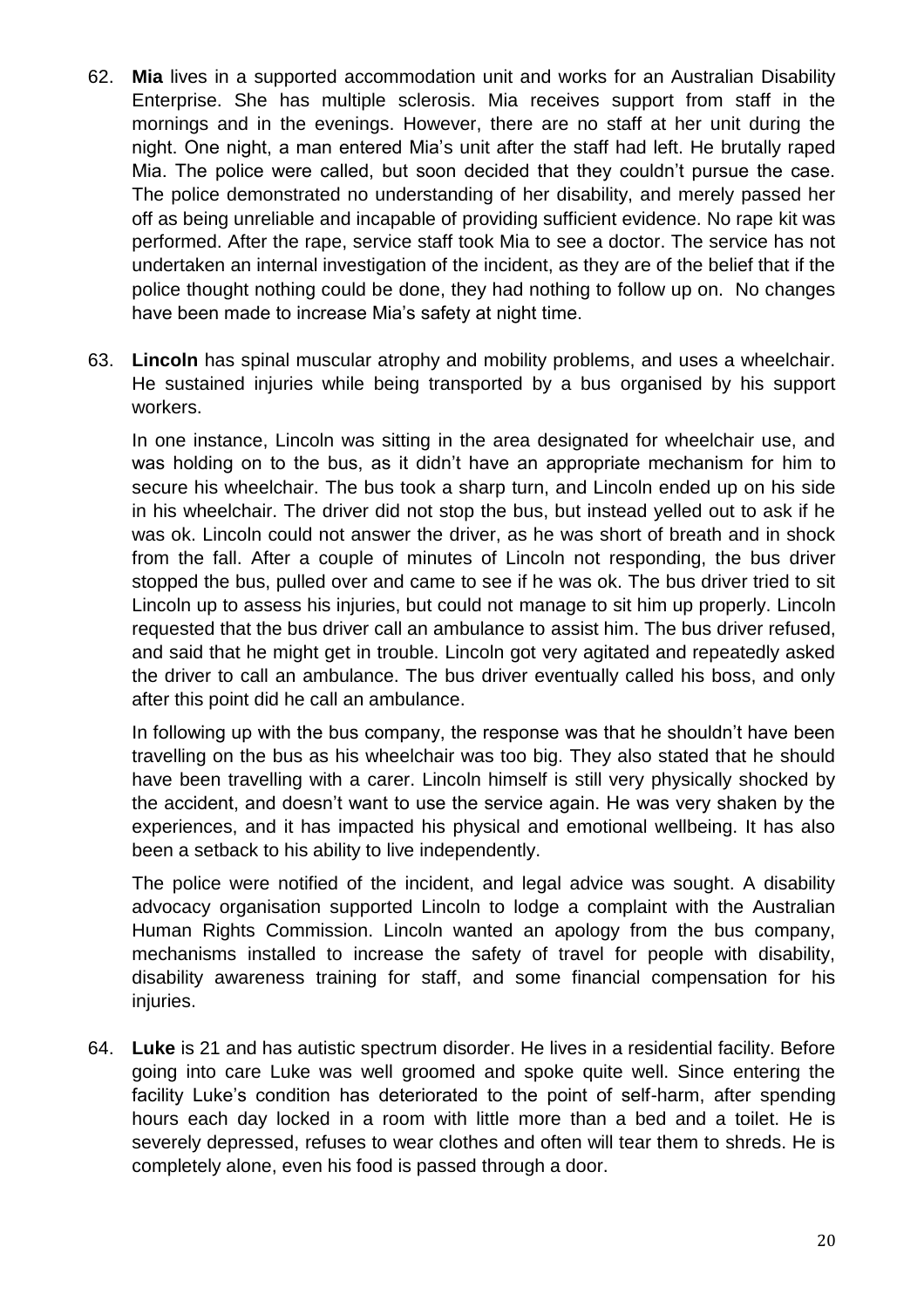65. **Martina** has an intellectual disability, and currently resides in a not-for-profit group home with four male co-residents. Martina has expressed a number of concerns with her living situation. Martina wanted support to make a complaint to management. She was unhappy with how she was being treated by the staff. She felt threatened by the staff, and was worried that if she spoke out against them, they would treat her even more poorly. Martina complained that the staff treated her like a two year old and that they wouldn't let her do things for herself. She also said that they tell her to 'piss off' to her face, and that one staff member in particular shouts at her and this makes Martina think that the staff member 'hates her guts'. Another staff member complains about Martina's diet and calls her fat.

Martina also reported that a male support worker 'pervs' on her while she's getting dressed, and walks into the bathroom while she's in there as there is no lock on the door. Martina feels like she has no privacy in the house.

Martina told an individual advocate that she had been sexually assaulted in the group home. She also told the advocate that she was explicitly told by the team leader not to tell the advocate about this incident.

66. **Max** lives at home with his parents. He is in his 50s and works at an Australian Disability Enterprise (ADE). Prior to a supported employee meeting with his advocate and ADE staff, Max disclosed to his advocate that his stepfather was sexually assaulting him. He asked her not to tell anyone, as he had never told anyone this before. Max explained that as he uses a cane to walk, he cannot get away from his stepfather when he physically or sexually assaults him. After a long chat with his advocate, decided that he wanted to feel safe, and wanted to move out of home.

Max's advocate spoke to the ADE facility. The ADE did not know what to do in this situation, so the advocate assisted by following the appropriate interagency policy guidelines, and called the police.

Max told his advocate and the ADE staff that he did not want them to contact his mother or tell her what he had disclosed. However, he agreed to speak to the police, but the police did not have an independent, support person to assist Max through the interview. After speaking with Max, the police decided that it would be best if Max stayed in respite for the night.

In the meantime, the ADE called his mother to inform her of the situation. Furthermore, the police went to Max's house to speak to his mother and stepfather. They told Max's stepfather that he was to stop the 'inappropriate behaviours' he was engaging in. The police told him that if Max contacted the police again, they would proceed further with charges. There was no further investigation.

67. A primary school implemented a 'behaviour management' practice that confined children with autism to a fenced area during lunch. The area had one tree, a bench and dirt covering. The practice was defended by the education department as a practice to support supervision of students with autism while they settle into school.